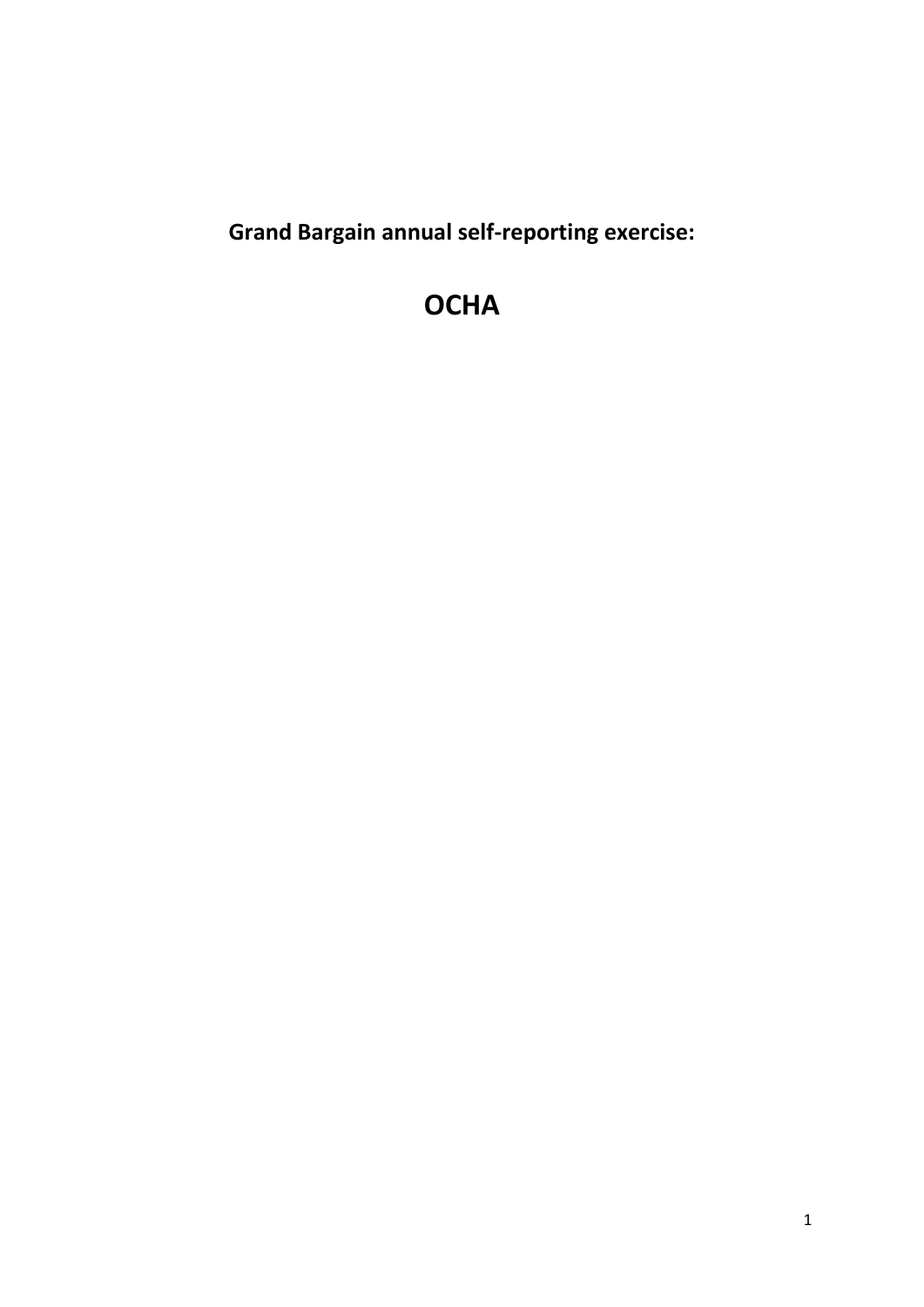# **Work stream 1 – Transparency**

## **1. Baseline (only in year 1)**

*Where did your organisation stand on the work stream and its commitments when the Grand Bargain was signed?*

At the time of signature of the Grand Bargain in May 2016, the Central Emergency Response Fund (**CERF**) secretariat had already made considerable progress towards full transparency. All CERF allocations were published on its website, on the Financial Tracking Service (FTS) as well as according the International Aid Transparency Initiative (IATI) standard.

By 2016 all **[Country-Based Pooled Funds \(CBPFs\)](http://www.unocha.org/what-we-do/humanitarian-financing/country-based-pooled-funds)** were operating on the Grants Management System (GMS) platform, enabling OCHA, stakeholders, and partners to manage the full CBPF program cycle online. Currently, the GMS registry includes more than 4,000 organisations around the globe that are able to submit their projects and reports (narrative and financial) online.

The Financial Tracking Service's (**FTS**) new website was released in beta in late 2015. Work on the technical capabilities of the platform had started in 2015 but was subsequently suspended for several months between Jan-May 2016 due to budget constraints. The work on the new suite of integrated information services, known as 'HPC.

#### **2. Progress to date**

*Which concrete actions have you taken (both internally and in cooperation with other signatories) to implement the commitments of the work stream?* 

Since the May 2016, the **CERF** secretariat has completed its data migration from a legacy IT system to its current CERF Grant Management System (GMS) meaning that all 2006 to present data are now available for reporting in one place. In addition, the **CERF** secretariat has taken steps to making all of its contributions and allocations available on the Humanitarian Data Exchange (HDX). The CERF secretariat has also introduced a bet version of an allocations business intelligence (BI) module on its website.

In June 2016, OCHA launched the public **CBPF** Business Intelligence (BI) portal, available at [https://gms.unocha.org/content/cbpf-contributions,](https://gms.unocha.org/content/cbpf-contributions) which provides easy access to contribution and allocation data and trends for all Funds in real time, which can be retrieved by users for further analysis. The BI portal includes an overview of CBPF funding against each country's Humanitarian Response Plan (HRP), broken down by type of implementing partner, clusters, and number of targeted and reached project beneficiaries disaggregated by gender and age.

Subsequent to World Humanitarian Summit May 2016, work on the **FTS** platform resumed and the new version was launched in January 2017, which supports tracking of pass-through funding, IATI reporting, and greater visibility of un-earmarked donations, and is fully integrated into the HPC.tools service suite.

A private sector 'Data Quality Team' (DQT) is being established and the in-kind valuation guidelines have been finalised. Around the integrated HPC.tools services, the RPM tool has been expanded to cover periodic monitoring of planned outcomes, functions which were piloted in the field throughout 2016, and trainings have taken place both within and beyond OCHA to equip partners to make full use of these services.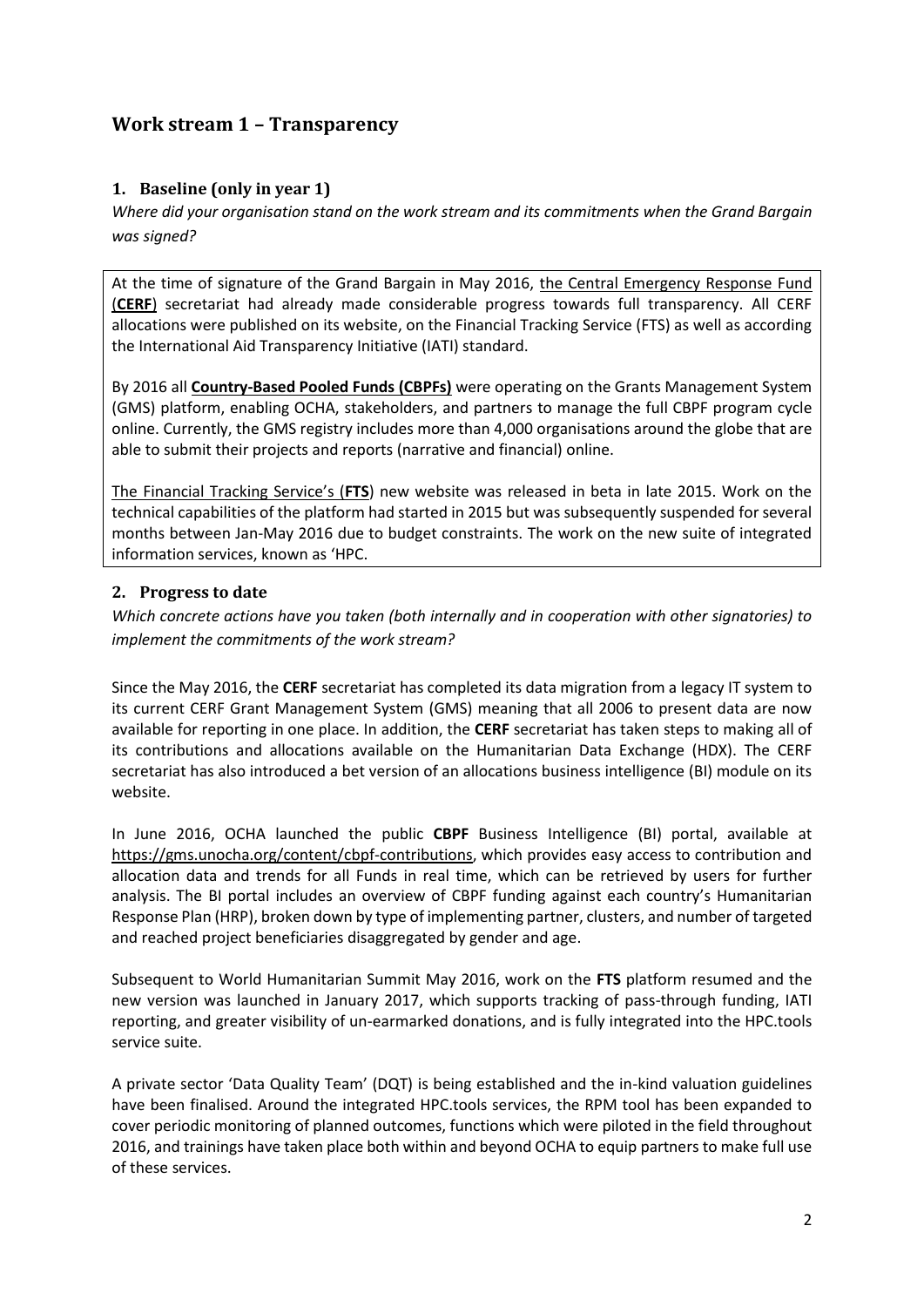## **3. Planned next steps**

*What are the specific next steps which you plan to undertake to implement the commitments (with a focus on the next 2 years)?*

OCHA has invested significantly in strengthening systems to provide accurate, reliable, up-to-date information to global stakeholders, including affected people. In support of advancing the Grand Bargain 'Transparency' components, OCHA defined following commitments:

- *Improving the Financial Tracking Service (FTS) platform's technical capabilities and to continuously upgrade the FTS website.*
- *Maintaining and improving the FTS data curation and aggregation service providing continuously updated information on humanitarian funding flows.*
- *Integrating FTS into a new suite of information services, which will improve links between needs, planning, monitoring and funding information, to provide a stronger evidence base for strategic decision-making. This links financial transparency to greater transparency around the entire humanitarian programme cycle.*

• *In addition to reflecting contribution and allocation data from CERF and country-based pooled funds (CBPFs) in FTS, OCHA will expand the availability of detailed real-time pooled fund data through dedicated public business intelligence interface.* 

#### **4. Efficiency gains (optional for year 1)**

*Please indicate, qualitatively, efficiency gains associated with implementation of GB commitments and how they have benefitted your organisation and beneficiaries.*

OCHA, stakeholders (especially donors) and partners will be able to rely on the accuracy and relevance of CERF and CBPF data available on the BI portal and FTS, reducing reporting times and workloads in the field and at the global level, and enabling users to retrieve/download information for further analysis.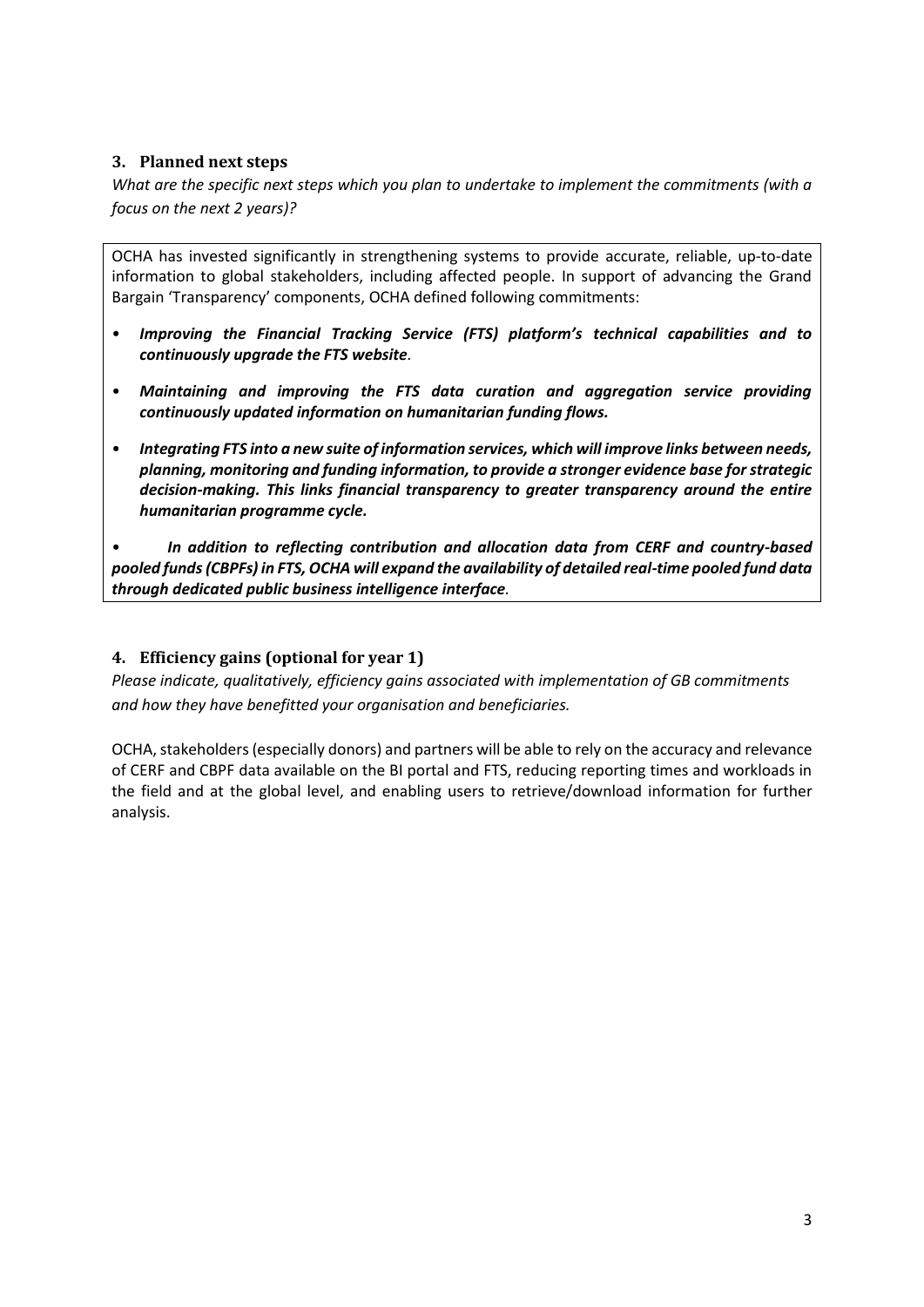# **Work stream 2 - Localization**

# **1. Baseline (only in year 1)**

*Where did your organisation stand on the work stream and its commitments when the Grand Bargain was signed?*

# **Coordination**

Prior to the signing of the Grand Bargain, OCHA-Inter Cluster Coordination Section (ICCS) provided remote and in field advice and support to field offices on coordination architecture in general, and, where appropriate, advocated for strengthened ties with local and national actors such as governments and NGOs in coordination settings.

In terms of coordination, National NGOs are on average the largest participant type in clusters. In 2014, 61% HCTs had national NGO representation – in 2016, over 72% of HCTs have national NGOs represented. With respect to coordination with national authorities, in 2016 53% of clusters are coled with a government partner at national level

## **Financing:**

20 per cent of 2013 CERF funding (\$97 million out of \$486 million) was sub-granted to agencies' implementing partners (IPs). Of this, \$28.6 million were implemented through national NGOs, \$19.7 million via host governments, and \$2.9 million through Red Cross/Red Crescent societies.

In 2016, CBPFs received \$706 million from 21 Member States, a record amount, which however represented only 5 per cent of the sum of HRP funding requirements for the 18 countries that had a CBPF (\$13.9 billion). In 2016, CBPFs allocated \$715 million, of which \$127.57 million (17.85%) were directly allocated to national NGOs; this is almost double the net amount recorded in the previous two years (CBPF allocations to national NGOs in 2014 totalled \$64.73, and in 2015 \$74.35 million).

# **2. Progress to date**

*Which concrete actions have you taken (both internally and in cooperation with other signatories) to implement the commitments of the work stream?* 

Following the World Humanitarian Summit, OCHA identified a number of concrete action points moving forward:

- Development of mapping tool as part of preparedness to assess coordination and response capacity of local and national actors,
- Based on the mapping, establishing adaptable and fit for purpose coordination systems
- Support NGO efforts to identify national NGO advisors and ensure they are integrated into formal coordination systems.
- Reducing humanitarian terminology and reducing language barriers to ensure local actor contribution in coordination settings

Since May 2016, the **CERF** secretariat has completed an additional round of sub-grants analysis, this one covering grants made in 2014. This indicated that the proportion of CERF funds contracted to agencies' implementing partners increases year by year and reached close to 25 per cent in 2014, of which more than half were for local actors.

Under "More support and funding tools for local and national responders", signatories included a commitment to "Develop, with the Inter-Agency Standing Committee (IASC), and apply a '**localisation'**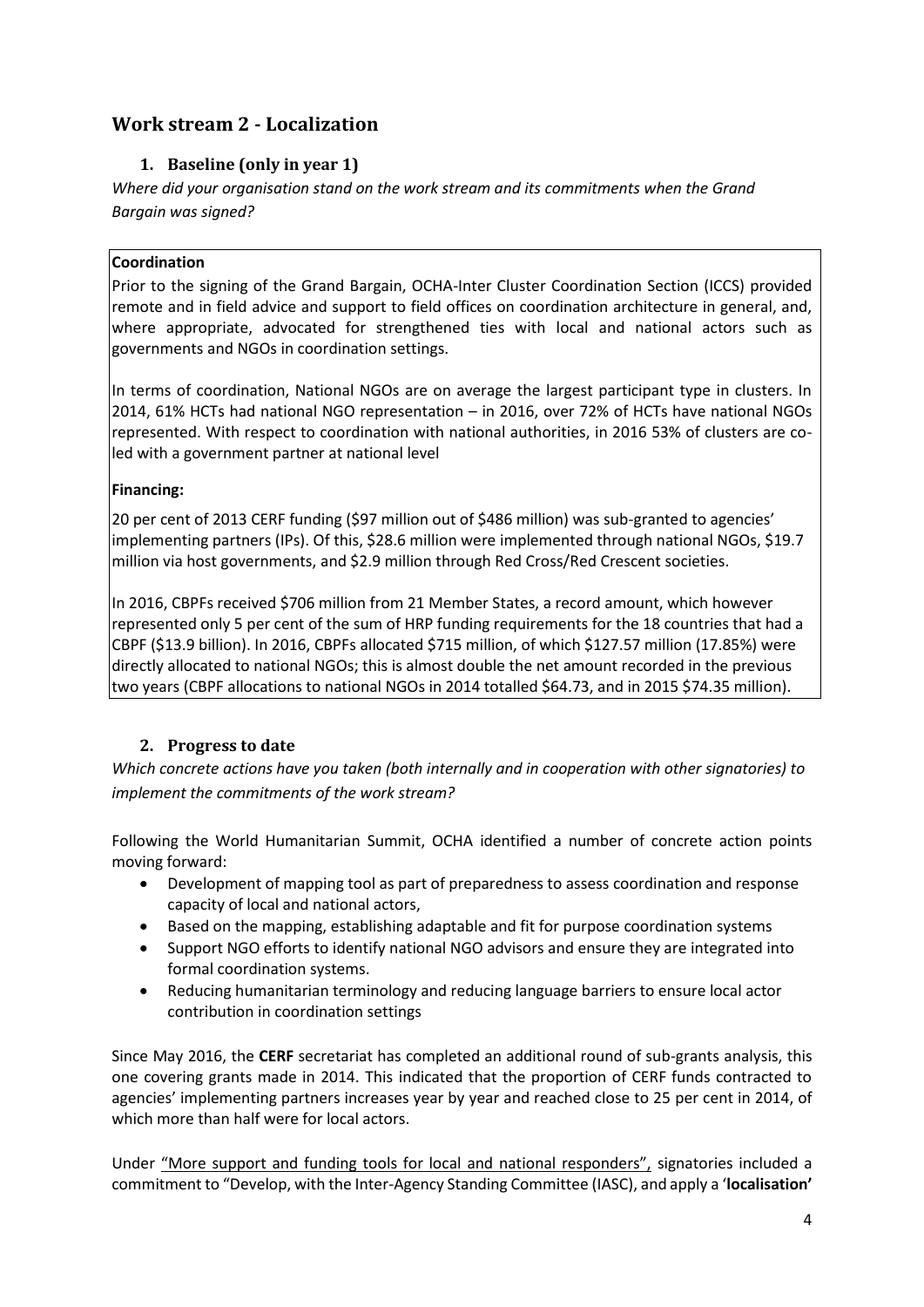**marker** to measure direct and indirect funding to local and national responders". In July 2016, by recommendation of its members, the IASC Humanitarian Financing Task Team (HFTT) included this commitment as part of its 2016-2017 work plan.

Development Initiatives produced a draft definitions paper aiming to reach a common understanding of what a "local actor means"' (types of local actors) and what we understand by funding "as directly as possible".

# **3. Planned next steps**

*What are the specific next steps which you plan to undertake to implement the commitments (with a focus on the next 2 years)?*

**OCHA plans to strengthen capacities of national and local responders in coordination, humanitarian principles, standards, needs assessments, implementation, planning and monitoring, both in OCHA's work on preparedness and in contexts that are transitioning from humanitarian to recovery and development. This will include providing advice and best practices on coordination mechanisms and functions, and conducting regular trainings at regional and country levels for national and local responders.** 

Some of the future activities are outlined below:

- Provide in field assistance to country offices to establish context-specific coordination systems (through coordination architecture review missions to Sudan, DRC, Mali),
- Engage with the Global Cluster Coordination group to develop appropriate capacity mapping tools and processes,
- Work with partners to review and update, as required, the IASC Guidance on Engagement with Governments and Local Actors,
- Support the Global Cluster Coordination (GCC) and OCHA offices in developing capacitybuilding strategies, in particular as part of multi-year plans that seek to improve the ability of governments and national actors to lead coordination platforms,
- Roll out the Cluster Description Mapping exercise and collect and analyze data related to localization,
- Further work with the Global Cluster Coordination Group to improve clusters' engagement with local actors, in particular at the sub-national level, through area-based coordination.

The **CERF** secretariat continue to work with UN agencies on improving the effectiveness and efficiency of partnership arrangements to ensure that funding and relief-items under CERF grants reach frontline responders in an efficient and timely way. In addition, achieving a \$1 billion CERF by 2018 will be a major focus of work for the CERF secretariat.

OCHA FCS – **CBPF** - will improve the BI portal (see transparency workstream) to reflect sub-granting and therefore provide a more complete picture in terms of funding allocated directly and as directly as possible to local and national actors.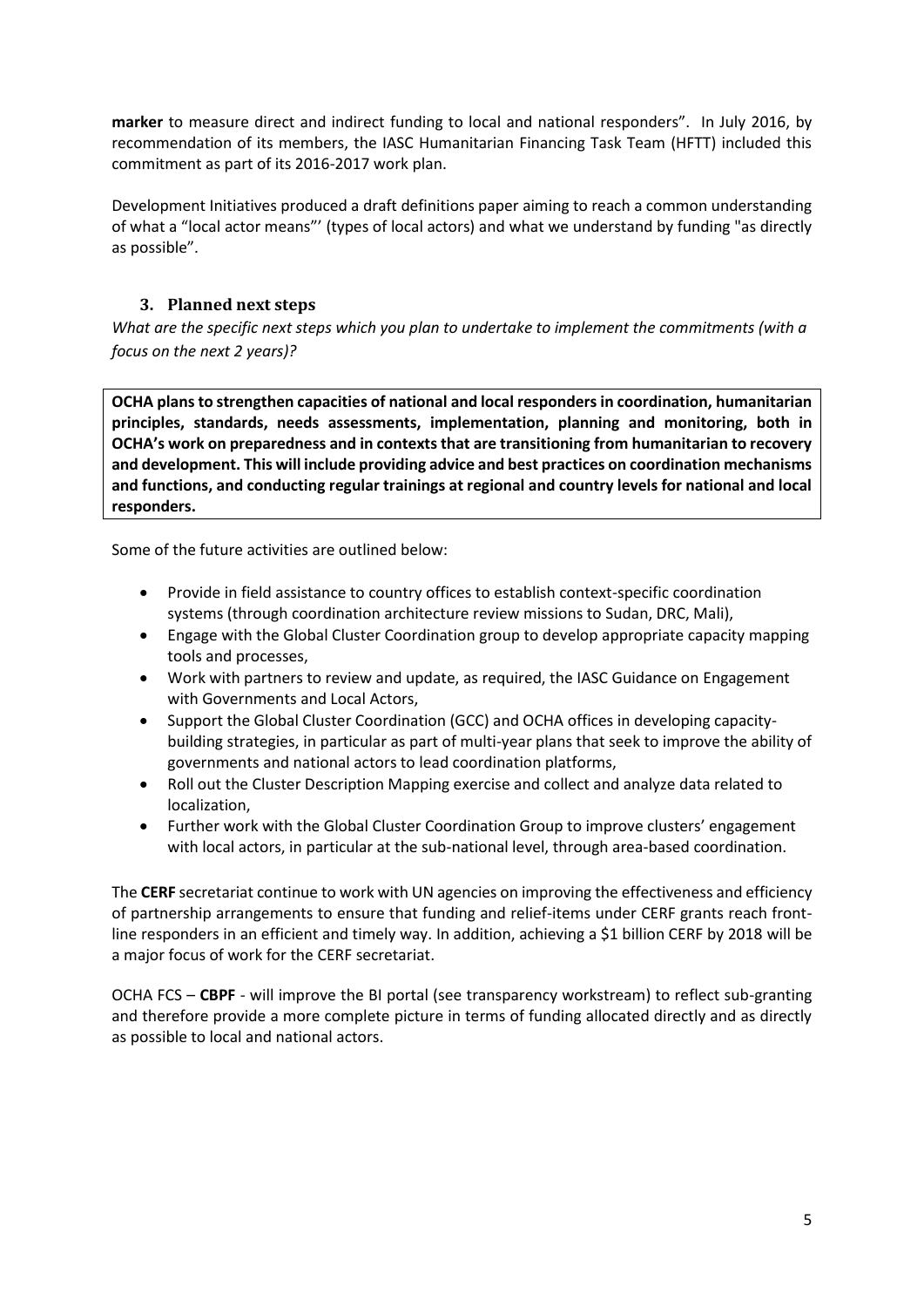# **Work stream 3 - Cash**

# • **Baseline (only in year 1)**

*Where did your organisation stand on the work stream and its commitments when the Grand Bargain was signed?*

Currently OCHA is leading or otherwise supporting cash coordination groups in at least ten country contexts. A key role for OCHA is to ensure integration of cash into all stages of the humanitarian program cycle and establish strong linkages between cash coordination groups and the inter-cluster coordination group and HCT.

OCHA has been participating in two significant inter-agency cash projects – a two-year DFID-funded preparedness project to develop joint cash feasibility criteria (together with WFP, UNICEF and UNHCR, starting in March 2015) and a two-year ECHO-funded project for the Cash Consortium (together with CALP, Save the Children, Mercy Corps and the Danish Refugee Council, since June 2016) aimed at increasing the uptake of multi-purpose cash.

To meet requests for more regular sharing of information on cash activities at the global level, OCHA is co-chairing, with CaLP, the Geneva Based Cash Working Group which has met on a quarterly basis since September 2015.

OCHA committed to "**Ensuring CERF and CBPFs are "cash-ready**" to facilitate the programming and delivery of multi-sector cash-based programs". By design, **CBPFs** are cash-ready.

## 2. **Progress to date**

*Which concrete actions have you taken (both internally and in cooperation with other signatories) to implement the commitments of the work stream?* 

Following the Grand Bargain commitments, OCHA set up a dedicated internal Grand Bargain Task Team on Cash to monitor and support the implementation of the commitments. By the end of January 2017, the Task Team had established a common work plan with detailed activities, targets and timelines; identified gaps where further activities are required to meet the commitments; and highlighted key areas where specific technical support or training on cash will be required to be able to implement the respective activities.

*In support of advancing the Grand Bargain 'Cash' components, OCHA commits to:*

- **Ensuring that cash transfer programming is fully integrated into coordination systems**, reducing fragmentation and allowing for all modalities of aid delivery to be considered equally and regularly throughout the course of any emergency response.
- **Supporting and facilitating joint/coordinated multi-sectoral assessments, that include market analysis, and joint response analysis by humanitarian agencies and other relevant stakeholders to systematically identify the appropriateness and feasibility of multi-purpose cash transfers.**
- **Supporting joint cash feasibility studies in all high-risk countries as part of wider preparedness efforts, and integrating these into standard needs assessment tools and services.** As part of this, OCHA will engage with government and private sector actors to ensure that cash transfer programming builds on existing systems where possible.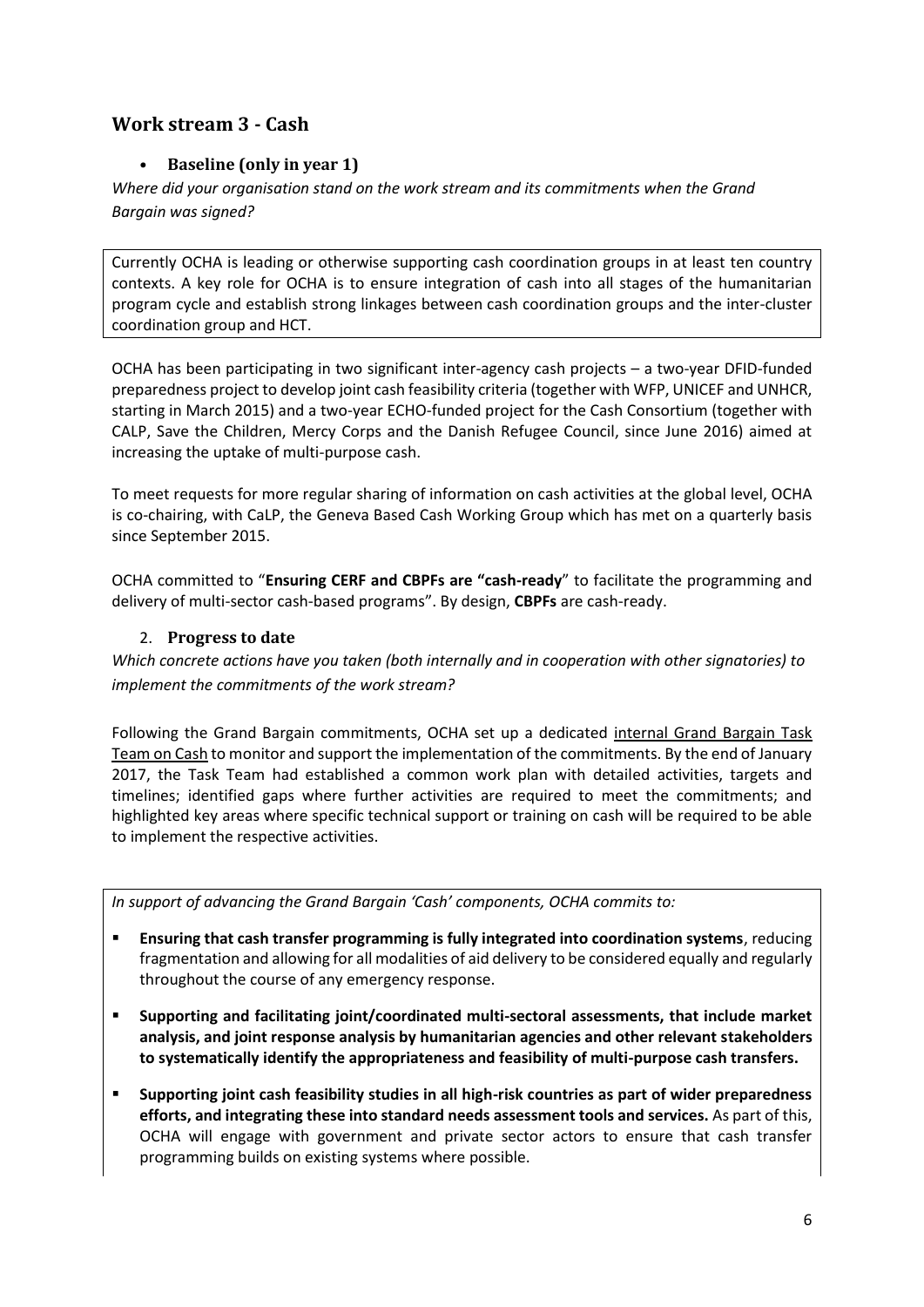- **Coordinating cash-based humanitarian responses designed so that they can eventually become national social protection systems.** This includes working with national governments and MDBs to ensure that existing social safety nets can be scaled up in situations of crisis.
- **Ensuring CERF and CBPFs are "cash-ready" to facilitate the programming and delivery of multi**sector cash-based programs<sup>1</sup>.

# 3. **Planned next steps**

*What are the specific next steps which you plan to undertake to implement the commitments (with a focus on the next 2 years)?*

Over the coming two years, OCHA will continue to work through the internal OCHA Grand Bargain Task Team on Cash to implement OCHA's commitments and maintain a collective overview of activities aimed at mainstreaming cash specific aspects into the organisation's activities. In addition to ensuring continued progress and keeping relevant sections abreast of global level developments on cash, regular discussions through this forum will allow for consistent monitoring of progress, a common prioritisation of existing resources across the organisation's activities, and the identification of appropriate technical support and guidance. In particular, immediate priorities will focus on the continued mainstreaming of cash throughout OCHA's functions, to ensure that cash is not treated as a stand-alone issue but as one, integral, component of good coordination.

In terms of substantive areas of work, particular focus will be given to the integration of cash into all phases of the Humanitarian Programming Cycle, including:

- The reflection of cash and markets into needs assessment and analysis;
- The consistent integration of joint cash feasibility exercises into the response options analysis phase during preparedness and response planning (building on the work of the DFID preparedness project),
- Using common humanitarian pooled funds and the CERF to their full potential in terms of facilitating the appropriate use of cash; and
- Fully capturing and reflecting cash within OCHA's information products.

The **CERF** aims to finalize its methodology for an improved analysis and tracking of cash-based programming to enable it to arrive at more precise estimates of the amount of CERF-funded aid delivered as cash. The CERF secretariat will also complete its revised guidance package to better reflect cash-based programming.

In consultation with partner agencies, OCHA will review existing guidance on coordinated assessments to strengthen market analysis as well as cash flows and transfer preferences of people affected by crises. This will encourage the more systematic consideration of these aspects in multi-sectoral needs assessments and better inform subsequent response options analysis.

**.** 

<sup>&</sup>lt;sup>1</sup> CERF and CBPFs are already funding cash-programmes but not a great scale.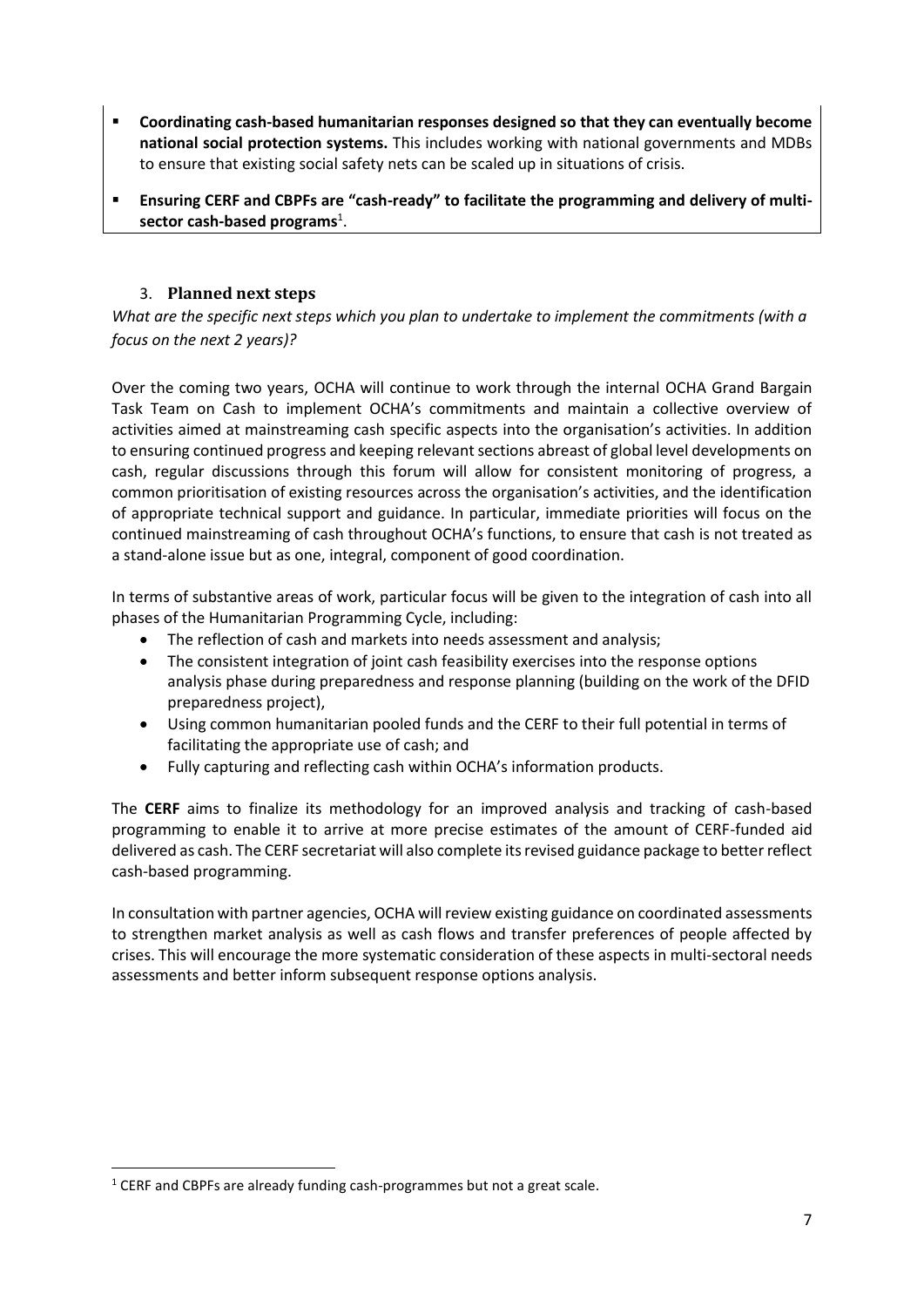# **Work stream 4 – Management costs**

# • **Baseline (only in year 1)**

*Where did your organisation stand on the work stream and its commitments when the Grand Bargain was signed?*

A reduction of the UN Secretariat Programme Support Cost (PSC) from 3% to 2% for OCHA-managed pooled funds, granted on 24 February 2016 and taking effect on 1 June 2016, freed up approximately US\$6.5 million by CERF and CBPFs (based on funding levels at the time). This already translates into more funds allocated to humanitarian action, improved overall pooled funds' efficiency, and the potential to attract more donor funds and encourage reforms in other areas. For OCHA, PSC has already been reduced from 13 to 7 per cent.

# **2. Progress to date**

*Which concrete actions have you taken (both internally and in cooperation with other signatories) to implement the commitments of the work stream?* 

In 2016, based on best practices, OCHA harmonized and simplified the partner capacity assessment (PCA) methodology applied by CBPFs to NGO implementing partners, which includes a PCA module on GMS (CBPF global guidelines launched in 2015 included 3 different approaches to PCAs). Full implementation of the harmonized PCA approach is expected in 2017.

OCHA FCS (see localization workstream) is also engaged in broader PCA harmonization initiatives and will therefore continue to consider opportunities to further simplify or adjust the PCA process, as well as to contribute to collective efforts in this area that could reduce burden and duplication for donors, UN agencies, and NGO partners.

In 2016 OCHA (with support from CBPF donors) changed the arrangement to cover the management costs of CBPFs. Therefore, as of last year, Humanitarian Financing Units (HFUs) have a separate cost plan that is directly covered by the CBPF (instead of OCHA's budget). This change stabilized the capacity and resources necessary to manage all CBPFs according to operational and contextual needs.

# **3. Planned next steps**

*What are the specific next steps which you plan to undertake to implement the commitments (with a focus on the next 2 years)?*

In support of advancing the Grand Bargain 'Management Costs' components, OCHA further committed to:

- **Continuing support to initiatives that increase efficiency through expanding common services and procurement (common core pipelines, telecommunication, logistics, information management and monitoring) and ensuring full transparency in the management and collective prioritisation of such services, including through its leadership role in inter-cluster coordination.**
- **Continuing to invest in existing systems and tools such as the CBPF Grants Management System to ensure overall efficiency and transparency in pooled-fund management.**
- **To continually reduce management costs, OCHA will further streamline administrative business processes related to the management of CBPFs, including auditing modalities, PCAs, financial and services to ensure timely disbursement to implementing partners. The**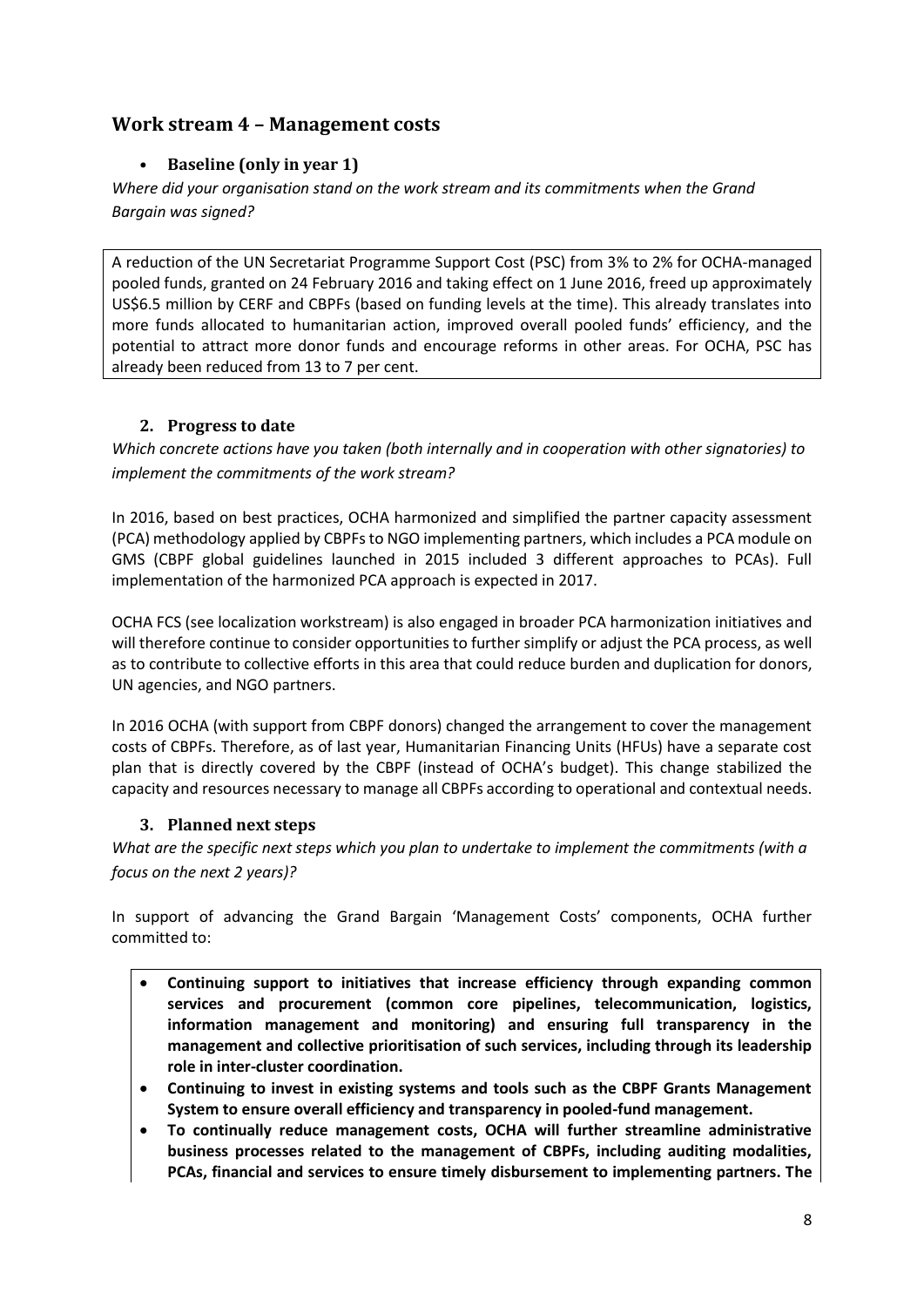**GMS will be further improved to support business processes and offer management enhanced internal business intelligence.**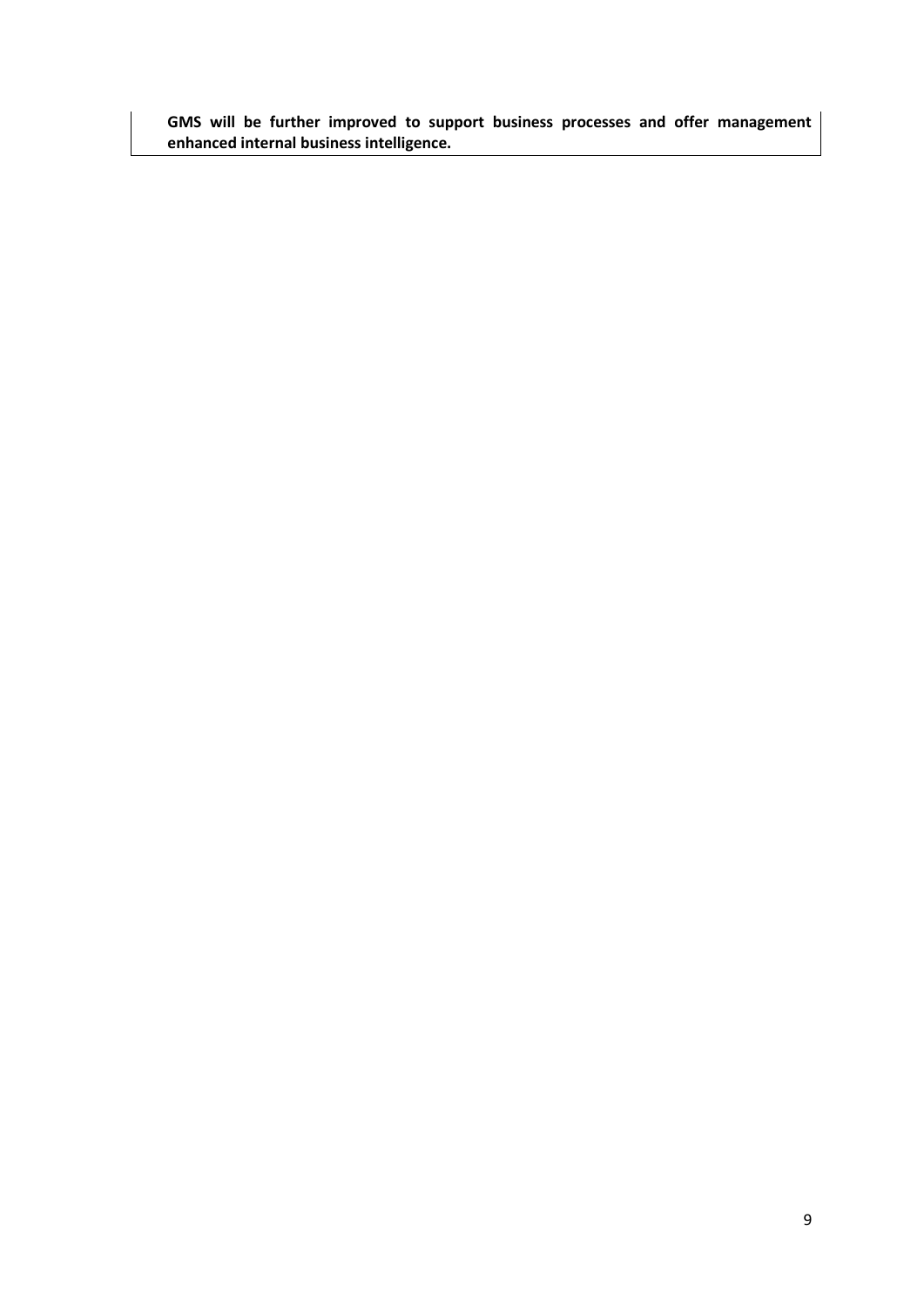# **Work stream 5 – Needs Assessment**

# **1. Baseline (only in year 1)**

*Where did your organisation stand on the work stream and its commitments when the Grand Bargain was signed?*

When the Grand Bargain was signed, OCHA had already been working since several years towards achieving a comprehensive understanding of people's multiple needs through its coordination work at field level and its normative activities at global level. Since 2012, OCHA has based its coordination of assessments and analysis on the IASC Operational Guidance for Coordinated Assessments and on the Guidance on Multi-sectoral Initial Rapid Assessment (MIRA) updated in 2015.

In the past 3 years, OCHA also started to develop its own staff capacities and the capacities of partner staff by rolling out its Coordinated Assessment and Information Management (CAIM) training and delivering sessions in other trainings such as for Information Management Officers and UNDAC teams deployed in sudden-onset emergencies.

# **2. Progress to date**

*Which concrete actions have you taken (both internally and in cooperation with other signatories) to implement the commitments of the work stream?* 

OCHA has, jointly with ECHO, led the development of the collective commitments under the Grand Bargain work-stream on **Needs Assessments**.

#### Partnership for inter-sectoral analysis

In June 2016, OCHA launched a flexible partnership mechanism to strengthen joint inter-sectoral analysis. The participation is open to any UN and other organisation willing to share data and analysis capacities to help develop complementary tools and provide direct support to inter-sectoral analysis at field level.

To fine-tune the understanding of existing challenges and potential solutions, OCHA completed an independent Review of Coordinated Assessment and Joint Analysis in September 2016. The main findings and recommendations from **the Review of Coordinated Assessments and Joint Analysis** are in line with the Grand Bargain on Needs Assessments:

- While progress has been made on multi-sectoral coordinated assessments, most assessments remain sector or agency-driven.
- The yearly Humanitarian Needs Overview (HNO) also presents limits in dynamic situations that require more frequent monitoring of the situation and needs. Preparedness for coordinated assessments is mostly lacking.
- Among the factors supporting coordinated assessments, strong senior management support and commitment is important, as well as increased agency participation with adequate resources and sufficiently skilled staff. The increased involvement of non-operational third parties was found beneficial as they bring technical skills and more independent analysis, but their contribution to capacity building in-country and buy-in from agencies could be increased.
- OCHA's role in supporting coordinated assessments is highly valued, while facing limitations in terms of sufficient staff with the required experience and skills both at field and Headquarters' level.

The Review made a series of practical recommendations coherent with the Grand Bargain commitments, including: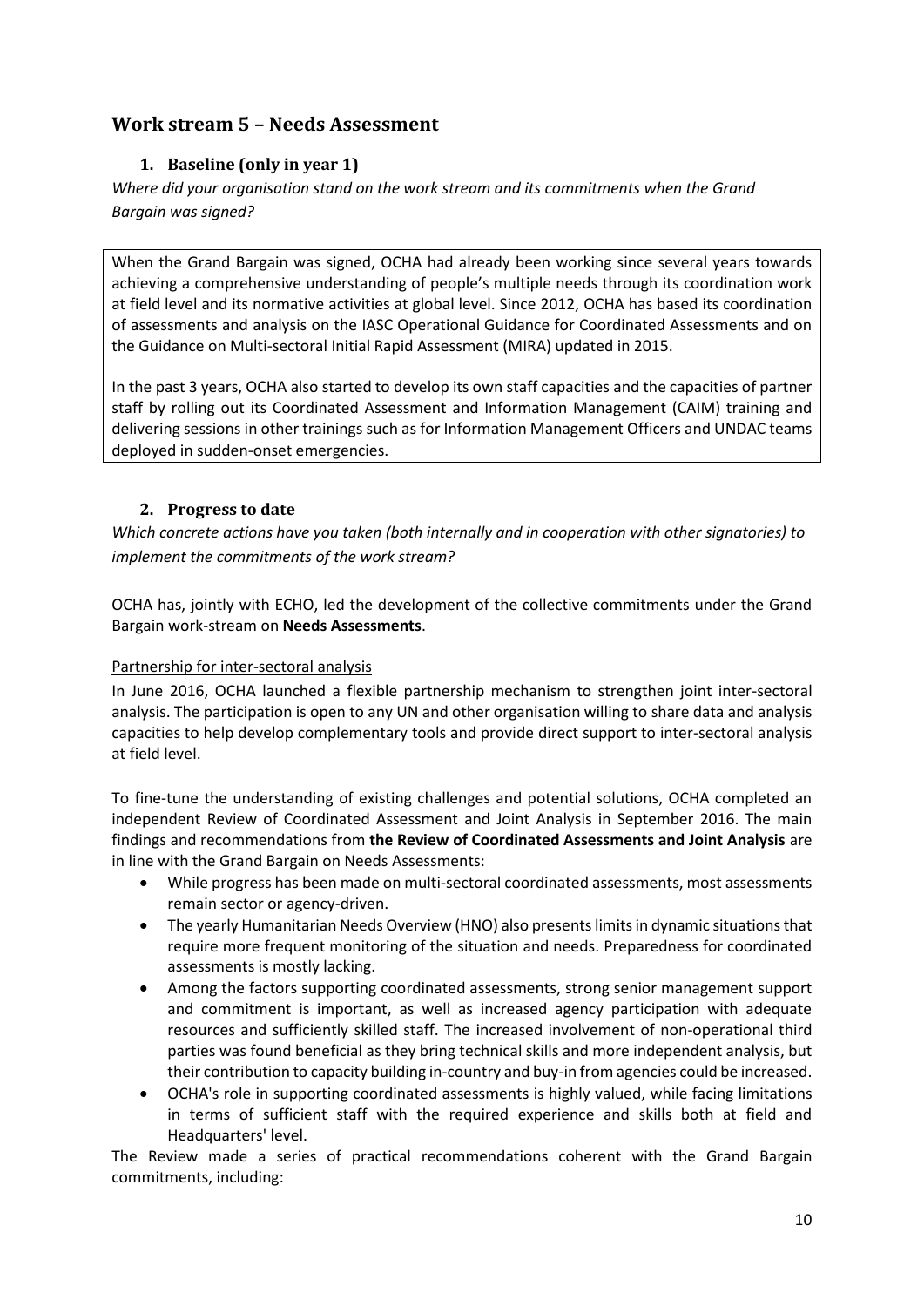- Increase and improve the harmonization of sectoral assessments.
- Shift to a regular monitoring and analysis of trends (and programs), instead of one-off assessments and analysis.
- OCHA to continue to build partnerships with a range of humanitarian and other actors to support coordinated assessments and analysis, and improve existing guidance and approaches.
- Increase OCHA staff capacities to facilitate coordinated assessments, by implementing a strategy to reinforce staff skills.
- Enhance preparedness for coordinated assessments, especially in countries at high risk of emergencies.
- Improve the quality of coordinated assessment outputs and inter-sectoral analysis, including transparency on methods, and development of analytical framework and indicators and thresholds to assess the severity of needs.

#### **3. Planned next steps**

*What are the specific next steps which you plan to undertake to implement the commitments (with a focus on the next 2 years)?*

#### OCHA further **commits** to:

- **Continuing to support joint multi-sectoral humanitarian needs assessments in rapid response settings including a wide variety of local actors (including the private sector), and wherever else it is feasible**.
- **Encouraging and supporting Member States, regional organizations, the private sector and humanitarian agencies to make their databases on risks, vulnerabilities, capacities and needs of population groups open and accessible** to all.
- **Ensuring a Humanitarian Needs Overview which is comprehensive, unbiased and consolidated for each country, which includes an analysis of severity both within and across sectors and geographic locations**.
- **Advocating with donors (including UN entities) to eliminate requirements that foster duplication of needs assessments in their funding agreements.**
- **Advocating for agreement between donors and partners on criteria of acceptance regarding data collection methods and sources, as well as quantity of data and methodologies for estimates and projections, in contexts where in-person and comprehensive assessments may not be feasible and/or where key baseline datasets are absent.**
- **Strengthening OCHA capacity to support and coordinate people-centred pre-crisis assessments and analysis of risks, vulnerabilities and capacities.**
- **Strengthening the connectedness between assessments and analyses conducted by humanitarian actors and those conducted by development actors**.

As co-leads of the Grand Bargain work-stream on Needs Assessments, OCHA and ECHO will organise a workshop end February 2017 with operational and non-operational agencies, and donors to address the main issues that limit progress and the achievement of the commitments on needs assessments.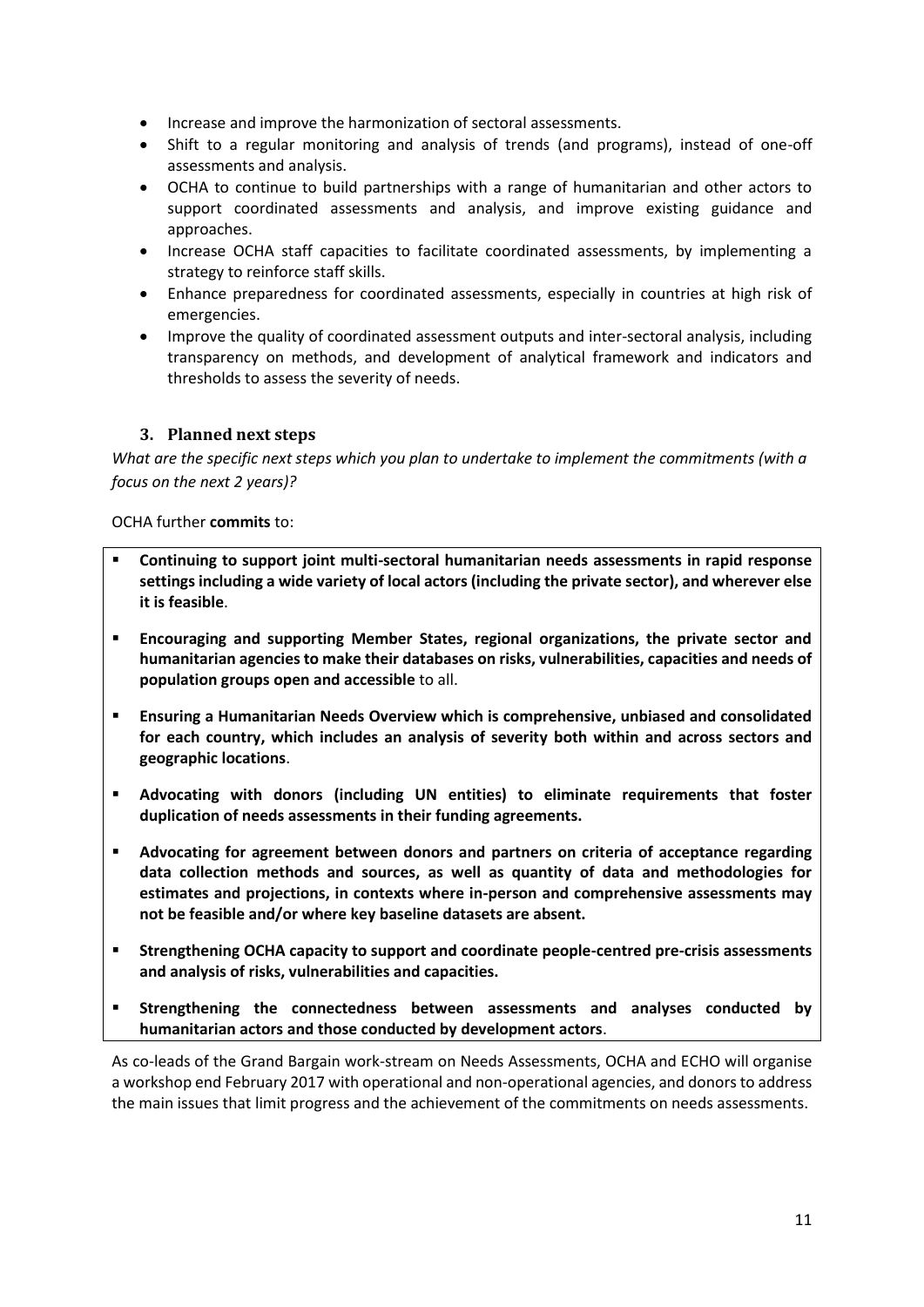# **4. Efficiency gains (optional for year 1)**

*Please indicate, qualitatively, efficiency gains associated with implementation of GB commitments and how they have benefitted your organisation and beneficiaries.*

The main objectives of ongoing and planned efforts are to:

- (i) Avoid the duplication of assessments and gaps to understand in a comprehensive manner the multiple needs that people are facing; and
- (ii) Improve the quality, credibility and relevance of assessments by strengthening the analysis and the transparency of methods and indicators that are used to determine the needs and their severity. Eventually, these efforts should contribute to decision-making for a response that is more appropriate to meet people's multiple needs.

## **5. Good practices and lessons learned (optional for year 1)**

*Which concrete action(s) have had the most success (both internally and in cooperation with other signatories) to implement the commitments of the work stream? And why?*

The OCHA-led Joint Inter-sectoral Analysis in Partnership mechanism at global level already gave promising results thanks to its flexibility and open membership. Both operational agencies with an operational or sectoral mandate and non-operational agencies which are data or information providers can participate according to their capacities. The approach avoids sectoral biases while remaining inclusive.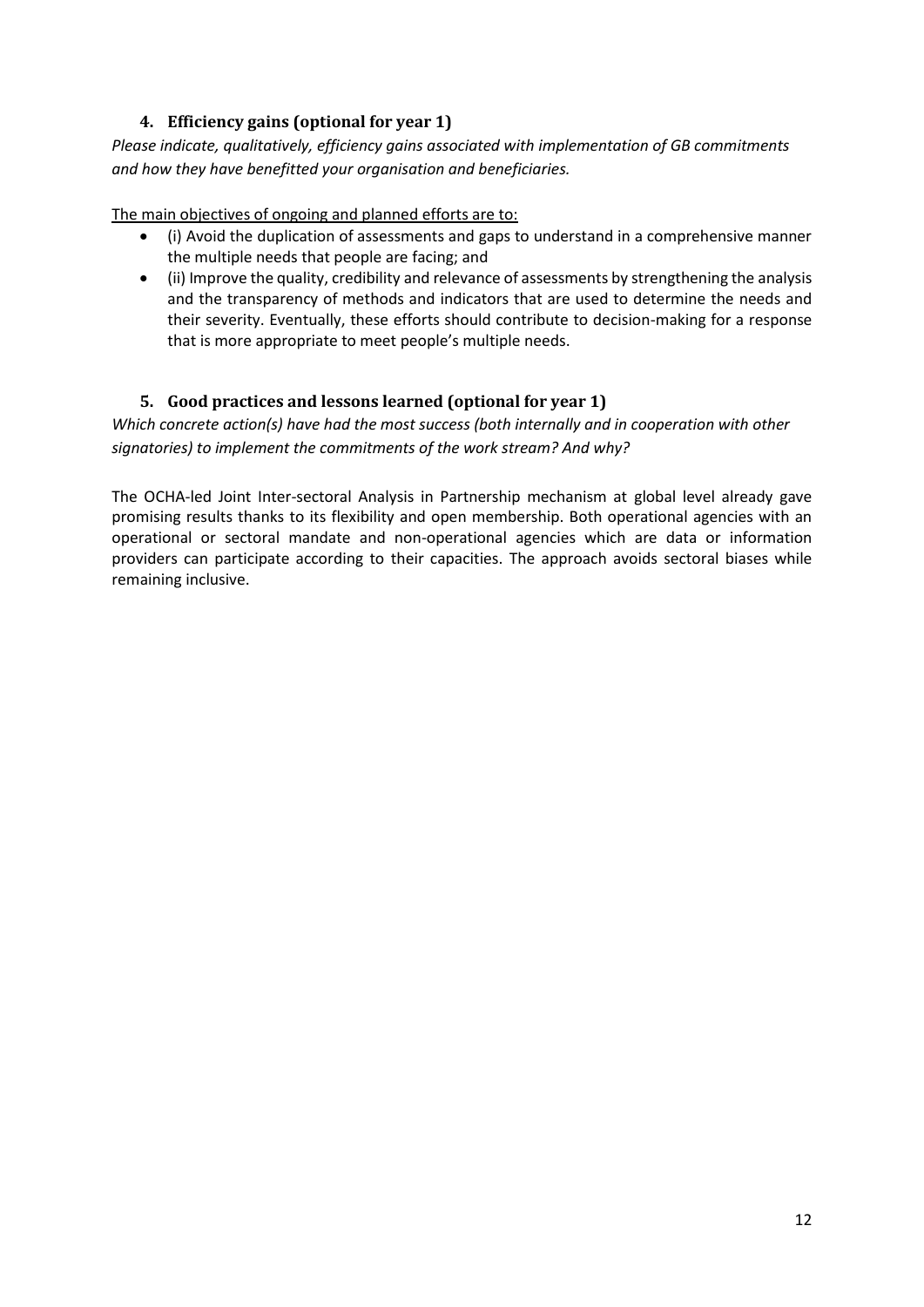# **Work stream 6 – Participation Revolution**

# **1. Baseline (only in year 1)**

*Where did your organisation stand on the work stream and its commitments when the Grand Bargain was signed?*

OCHA has a HQ-based Community Engagement Adviser that works closely with relevant OCHA branches and sections, ensuring that guidance and support on community engagement/accountability to affected people (AAP) in provided to field offices.

In November 2015, a guidance note on how to integrate community engagement/AAP in the HPC was provided to OCHA offices, and was integrated into relevant trainings. In 2016, more than half of HRPs included plans on how to integrate community engagement (information provision, feedback loops, participation) throughout the HPC (13 out of 23 HRPs).

Since 2015, OCHA has been working with UNICEF and the CDAC Network membership in establishing a 'common service' model for community engagement. The approach was initiated in Nepal in 2015, and plans are ongoing together with OCHA offices in CAR, South Sudan and Yemen.

At present, affected people's engagement in **needs assessments** is more 'extractive' than genuinely participatory. A number of assessment techniques encourage people's participation, for example in focus group discussions and in interviews, but the results of assessment analysis and conclusions made on priority needs and responses are rarely shared and discussed with affected people. Practical constraints linked to access (security, logistics) and time contributes significantly to this situation.

Most **country-based pooled funds (CBPF)** have simple complaints systems to report fraud. These however need to be strengthened (including outreach) and more thorough complaint mechanisms need to be put in place. CBPFs also have basic criteria on feedback mechanisms for each project it funds, but these needs to be better monitored and evaluated.

**CERF** promotes accountability to affected people by ensuring that AAP measures are considered in project proposals and visible throughout the CERF programme cycle. AAP is reflected in CERF proposals through a number of questions in the new CERF application template at different levels of the submission (i.e. at strategic, sectoral and project levels.)Progress to date

# **2. Progress to date**

*Which concrete actions have you taken (both internally and in cooperation with other signatories) to implement the commitments of the work stream?* 

OCHA is currently working closely with UNICEF, IFRC and CDAC members in establishing a work plan for the coming year in order to elaborate the 'common service' approach and test it in a number of key countries. OCHA continues to support its offices in CAR and Yemen in implementing common services for community engagement.

Over the course of 2015, the updated CERF template started providing CERF with concrete examples of how agencies are strengthening AAP in CERF projects and how they involve communities in decision-making and implementation.

To further strengthen information on AAP in the CERF programme cycle AAP has been included as a separate project reporting item for recipient agencies in the new CERF narrative reporting template.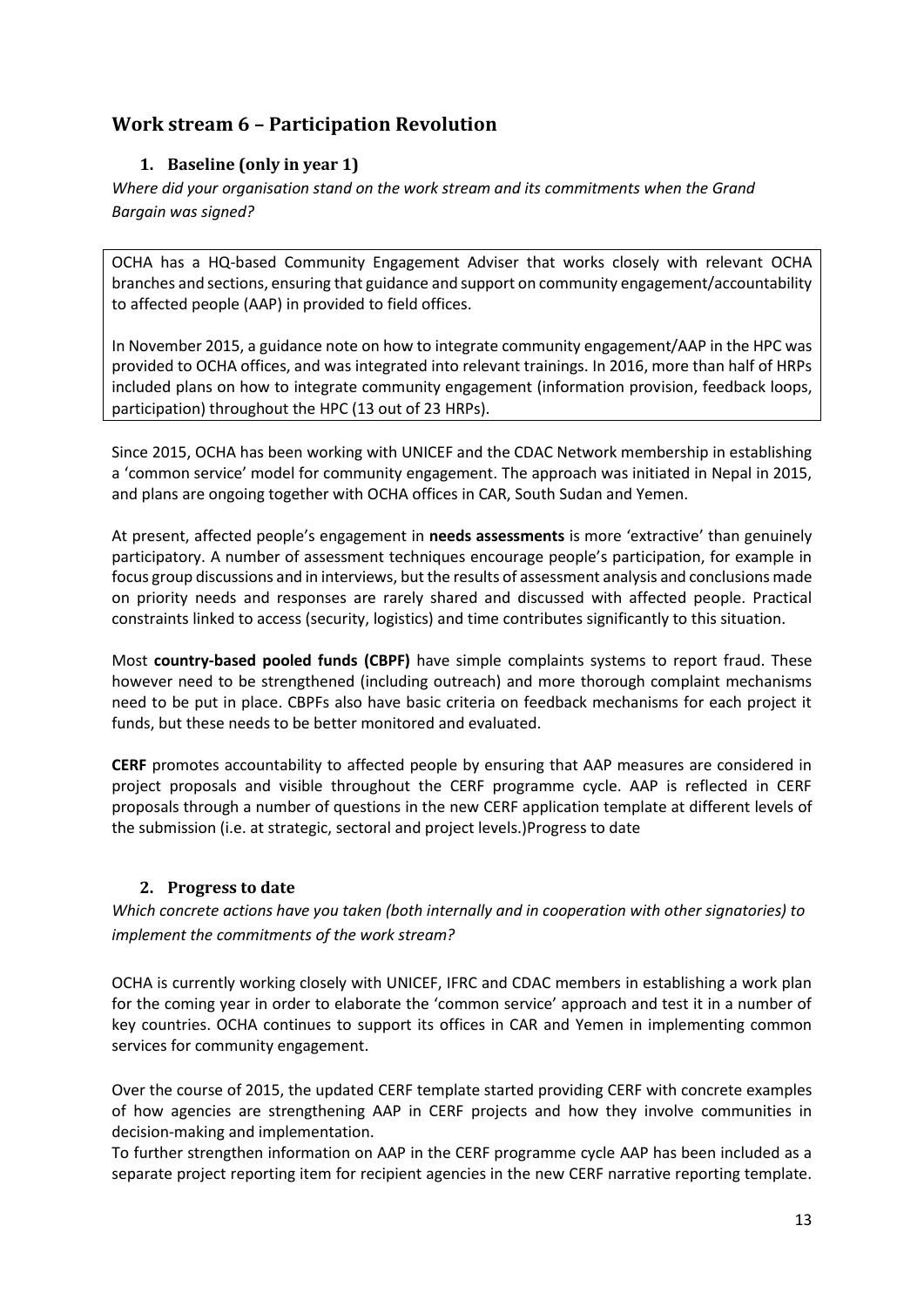This provides the CERF secretariat with systematic feedback on how AAP commitments have been considered in CERF-funded projects (this information is publicly available through the RC/HC reports posted on CERF's website).

## **3. Planned next steps**

*What are the specific next steps which you plan to undertake to implement the commitments (with a focus on the next 2 years)?*

#### *OCHA commits to:*

- **Taking steps to support partners in ensuring community engagement is integrated throughout the humanitarian programme cycle.** This process will be guided by the principles of equity and equality of participation by women and men of different ages and backgrounds, and will include ensuring that the diverse information needs of affected people are factored and that lifesaving information is shared with communities in a timely and coordinated manner, throughout the humanitarian programme cycle.
- **Supporting, wherever feasible and appropriate, a 'common service' approach for community engagement**.
- **OCHA will further leverage the use of pooled funding mechanisms (CERF and CBPFs) to promote enhanced collective accountability and community engagement in the programming and delivery of humanitarian assistance.**

Common services approaches will be tested in at least three countries, with a special focus on preparedness. OCHA will provide technical support to its offices in these countries, to ensure that collective approaches are integrated into OCHA's functions, from Information Management to coordination structures.

In the revision of **CBPF** Global Guidelines, OCHA will reinforce the role and engagement of affected people in the programming, delivery and quality of aid. Options include promoting specific community engagement activities in project design, as well as mandatory community feedback mechanisms for CBPF-funded projects

Going forward, the **CERF** secretariat will ensure the availability of an improved analysis of the involvement of affected communities in CERF programming. To that end, the CERF secretariat will systematically analyse information on AAP as reported in RC/HC narrative CERF reports. The CERF secretariat will further ensure that information on AAP strengthened in CERF applications through additional template improvements.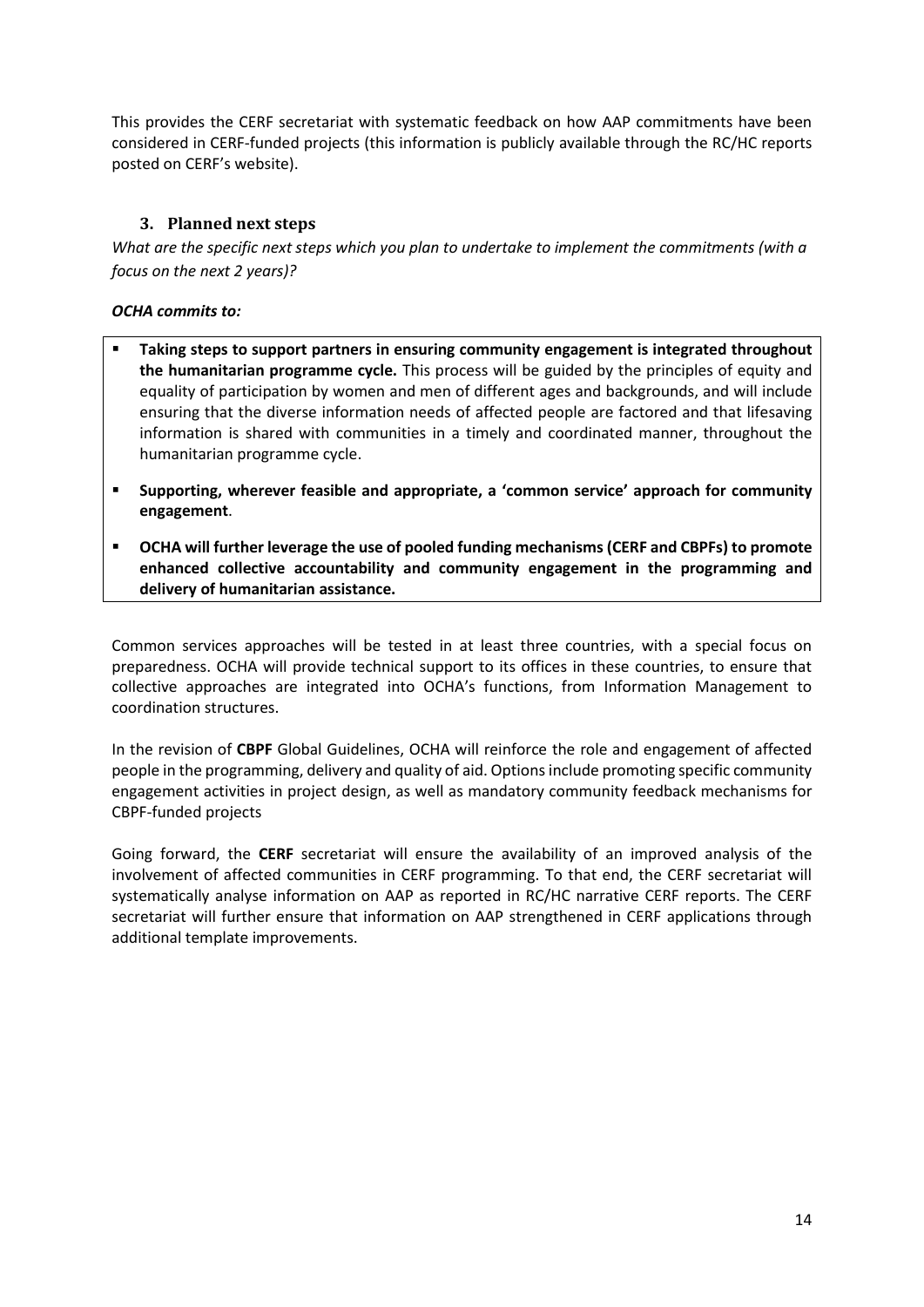# **Work stream 7 - Multi-year planning and funding**

# **1. Baseline (only in year 1)**

*Where did your organisation stand on the work stream and its commitments when the Grand Bargain was signed?*

At the time of signing the Grand Bargain commitments, there were 15 so-called multi-year humanitarian plans, including one transitional plan. In 2016, the Sahel countries had multi-year plans (2014-2016), and Somalia had a three-year strategy (2016-2018). Despite the important efforts to improve coherence and effectiveness of the humanitarian response, humanitarian multi-year plans did not always succeed in achieving their goals.

## **2. Progress to date**

*Which concrete actions have you taken (both internally and in cooperation with other signatories) to implement the commitments of the work stream?* 

In 2017, 7 countries have a multi-year humanitarian plan (MYP) or strategy (MYS) in place: Cameroon 2017-2020, Chad 2017-2019, CAR 2017-2019, DRC 2017-2019, Somalia 2016-2018, Haiti 2017-2018, and Sudan 2017-2019. Some countries decided to opt for a MYS as a stand-alone document, which is implemented through separate annual HRPs, while other countries developed full-fledged MYPs.

OCHA provided significant support to the countries embarking on multi-year planning processes. This included the development of a tip sheet on MYP to provide countries with some guidance and good examples of how to develop such plans, and on how they differ from annual HRPs.

OCHA also conducted an evaluation of multi-year planning at regional and national levels using selected case studies. The evaluation identified strengths, weaknesses and contextual/other influencing factors, explored to what extent and how multi-year planning has contributed to strengthening linkages and synergies with development actors; how it has contributed to more effective resource mobilization and provided actionable recommendations at both the policy and operational levels.

OCHA, in close collaboration with FAO and NRC, has initiated a study on multi-year financing. The study will analyse multi-year funding and its implications for humanitarian organisations, in particular how it affects budgeting, resource mobilisation, relationships with donors and implementing organisations, possibilities for innovative financing solutions, and operations in the field. This analysis will include MYF that is exclusively for humanitarian response, as well as MYF for humanitarian organisations working across the humanitarian – development – peacebuilding nexus.

OCHA has continuous engagement with donors, including through the Global Humanitarian Donorship (GHD) group, to discuss increasing multi-year humanitarian funding and to scale up or retargeting development support in crisis countries. A number of donors, such as Canada, the EC, the UK, Germany, Sweden, Australia, have shown interest in providing multi-year funding.

#### **3. Planned next steps**

*What are the specific next steps which you plan to undertake to implement the commitments (with a focus on the next 2 years)?*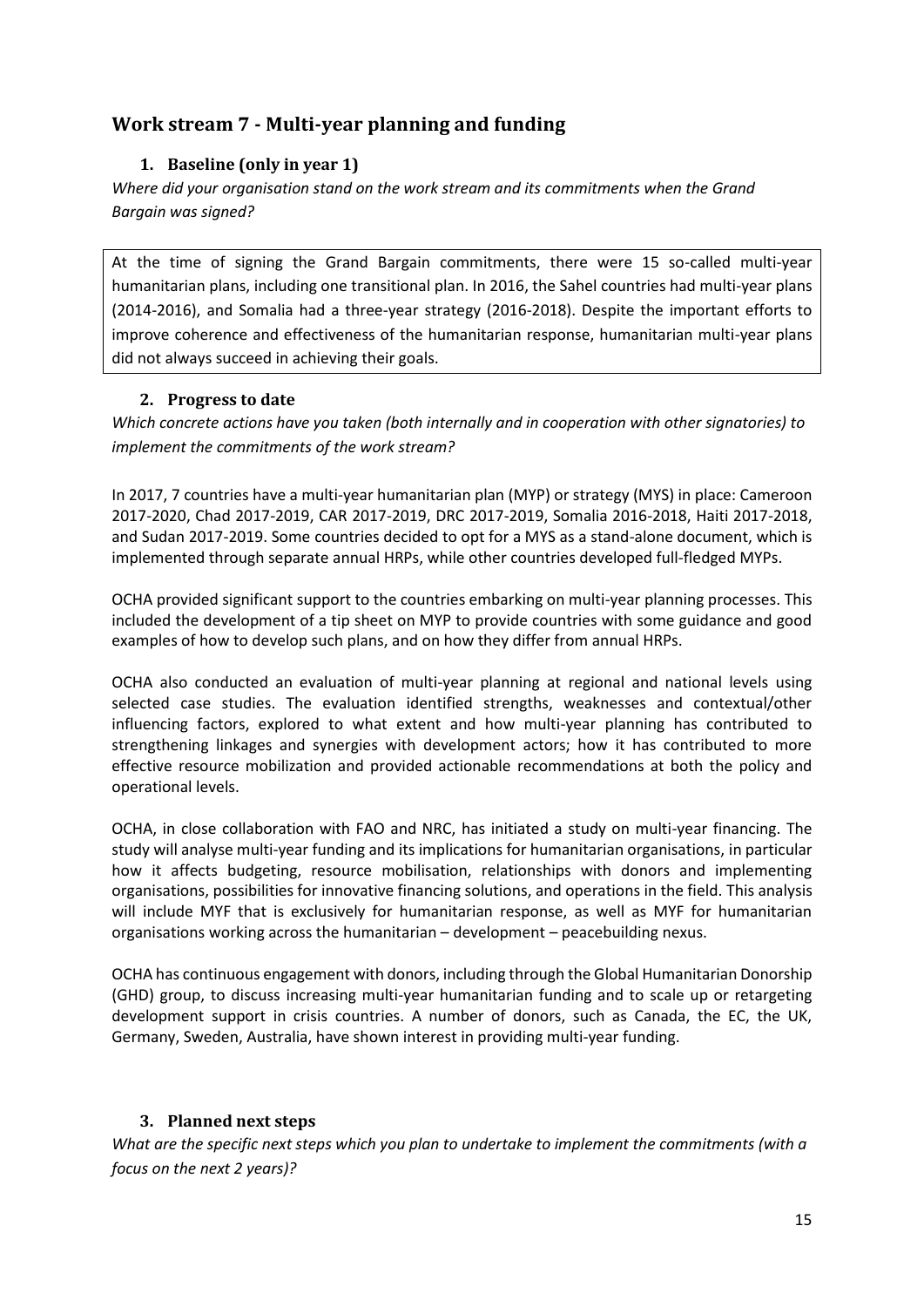In support of advancing the Grand Bargain 'Multi-Year Funding and Planning' components, OCHA commits to:

- **Exploring opportunities where multi-year planning can add value and provide a significant contribution to facilitating transition towards sustainable development.**
- **Supporting countries that decide to undertake multi-year planning.** This will be done in close collaboration with all relevant stakeholders.
- **Where multi-year planning exists, issuing guidance and leading the operationalization of multiyear planning** to achieve collective humanitarian outcomes over multiple years.

#### **With the following activities:**

- Support new countries that embark on multi-year planning.
- Ensure meaningful engagement with the Grand Bargain work stream 10 on strengthening the humanitarian development nexus. Multi-year planning encourages the humanitarian community to collaborate more effectively with development and other partners at the analysis and planning stages, and to advocate for development partners' earlier or staggered engagement in crisis contexts, to address the structural and chronic causes of humanitarian needs.
- Integrate good practices and lessons learned from MYP experiences into existing guidance. Explore how to make the HNO/HRP template and process more appropriate for MY planning (including more flexible and risk-informed).
- Further engage with donors, including through the GHD, to ensure scaling up of multi-year funding in support of countries that embarked on MYP to strengthen synergies and alignment with development and peace work.
- Explore with OCHA colleagues the option of CBPFs managing multi-year funds.
- OCHA will gradually adapt the functioning of CBPFs as needed to support systemic changes toward multi-year planning and funding.

#### **4. Efficiency gains (optional for year 1)**

*Please indicate, qualitatively, efficiency gains associated with implementation of GB commitments and how they have benefitted your organisation and beneficiaries.*

While efficiency gains are yet to be demonstrated, as this would require more time, a number of positive elements have been triggered by the recent work on multi-year planning and funding under the Grand Bargain commitment. Among others, multi-year planning has contributed to a more joinedup approach among humanitarian, development and peace actors, which will eventually address the siloed and binary logic that currently prevails.

#### **5. Good practices and lessons learned (optional for year 1)**

*Which concrete action(s) have had the most success (both internally and in cooperation with other signatories) to implement the commitments of the work stream? And why?*

#### Good practices and lessons learned: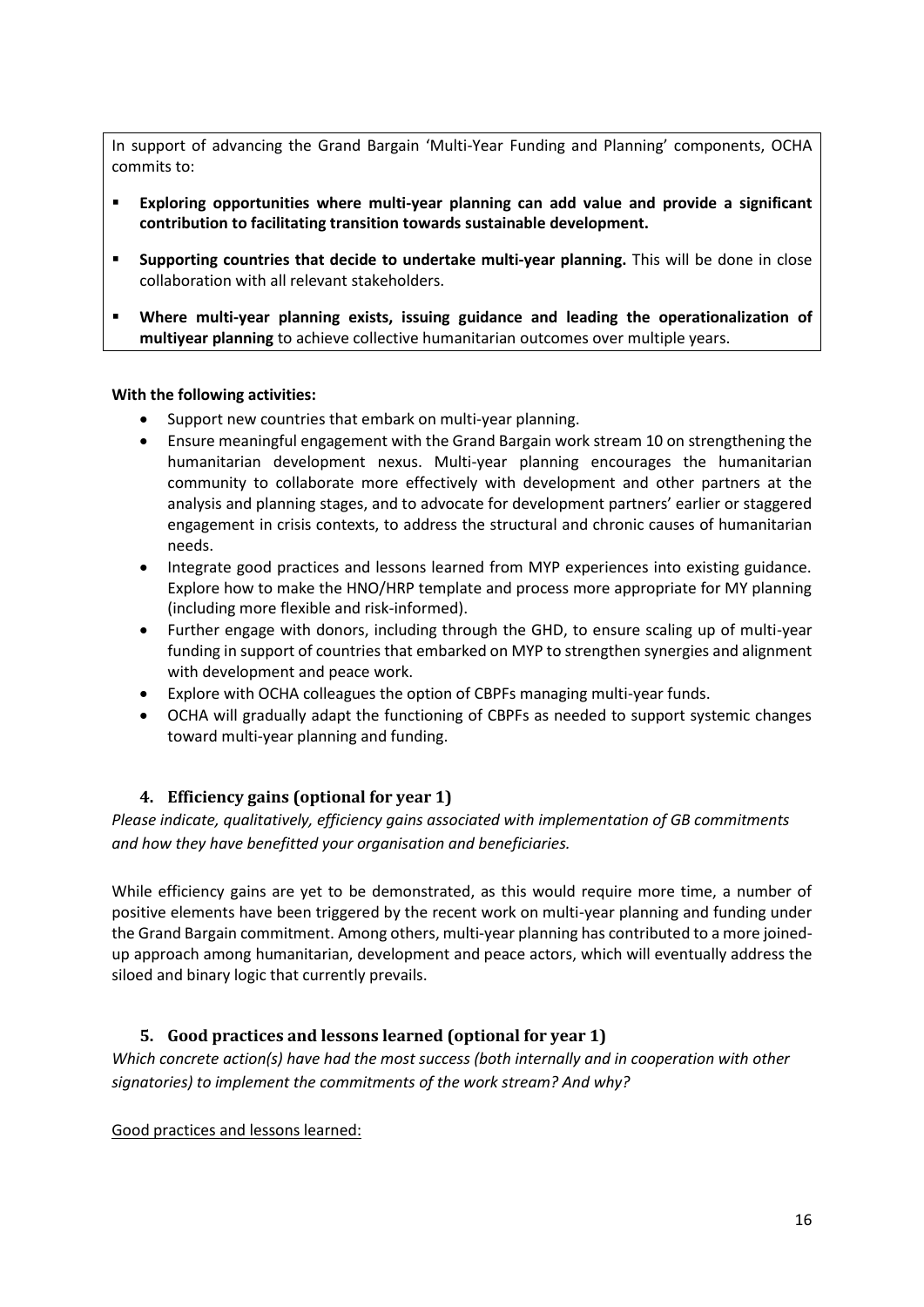- The MYP has provided a concrete opportunity to bring the humanitarian, development and peace communities together to jointly discuss and plan how to respond to humanitarian needs while addressing underlying vulnerabilities. This has occurred at country, regional and global levels.
- Developing a MYP has required a strong and continuous involvement of the HCT throughout all phases of the process. The need to engage with a much broader number of stakeholders, as well the complexity of managing the multiple dimensions of the process have required HCT engagement and decisions throughout the whole process.
- By bringing the humanitarian, development and peace components together and by creating stronger synergies and complementarity, MYP may provide an opportunity to maximise the impact of donor funding. Thus, the high interest of a number of donors to support MYP.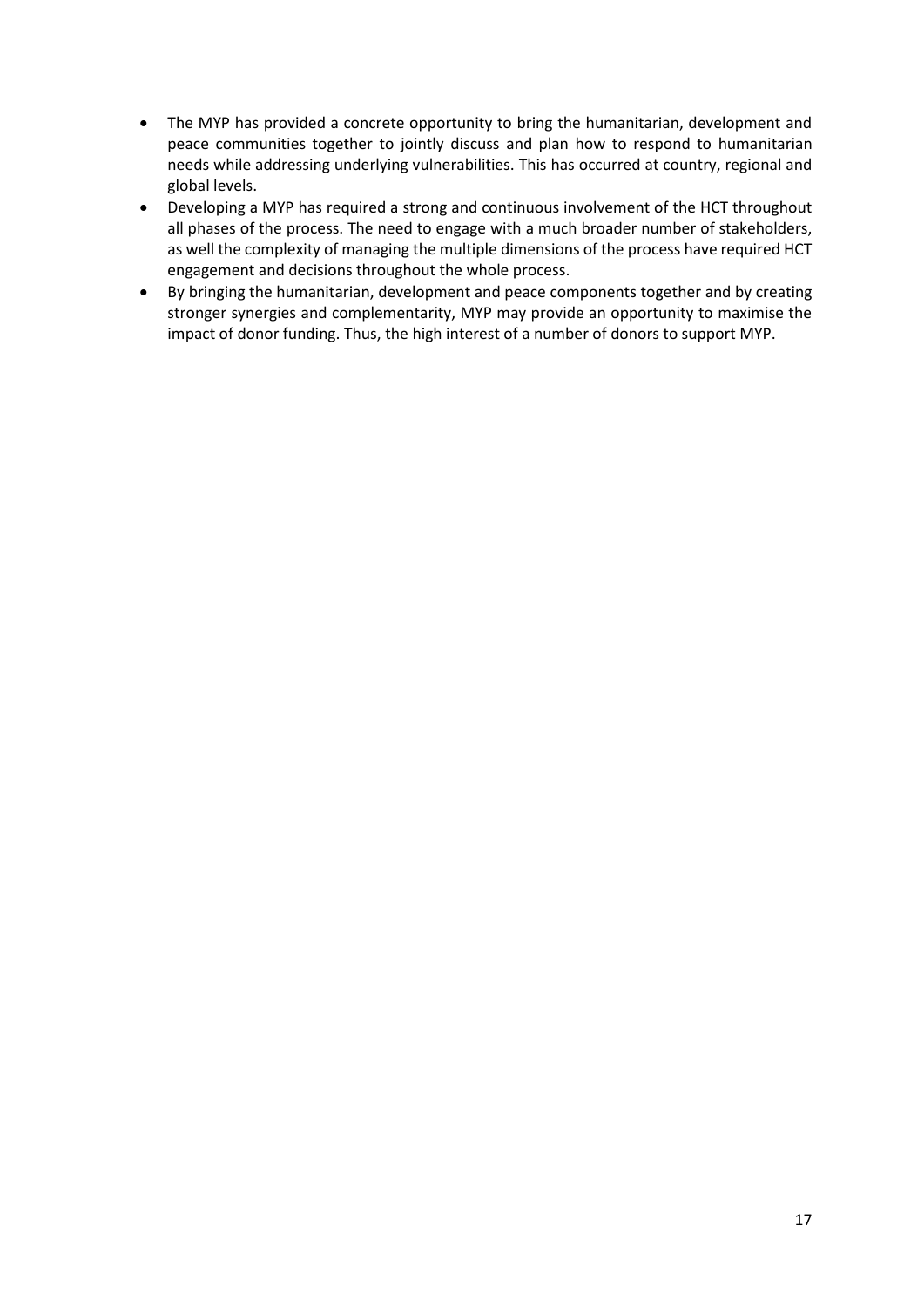# **Work stream 8 - Earmarking/flexibility**

# **1. Baseline (only in year 1)**

*Where did your organisation stand on the work stream and its commitments when the Grand Bargain was signed?*

Prior to the WHS, **CERF** was already a significant channel of un-earmarked funding with an annual funding target of \$450 million. In the run-up to the WHS, the Secretary-General put forward his vision of increasing the annual funding targets for CERF to \$1 billion per year to work towards channelling more un-earmarked funding through prioritization processes under the leadership of Humanitarian Coordinators at field level.

Net contributions to **CBPFs** have increased over the last 10 years, from \$280 million in 2006 to **\$706 million in 2016**. CBPFs enable donors to maximize the value, flexibility and reach of un-earmarked funding for humanitarian action.

# **2. Progress to date**

*Which concrete actions have you taken (both internally and in cooperation with other signatories) to implement the commitments of the work stream?* 

Since the WHS, the **CERF** secretariat has commenced initiatives to create momentum in 2017 and set CERF on a realistic course for approaching the new target of \$1 billion as called for by the Secretary-General by end 2018.

The full alignment of **CBPF** funding to the HRP, which was introduced in 2015 through new CBPF global guidelines, meant a need to determine an appropriate critical mass (fund size) to generate impact at the outcome level and, at the same time, maintain the cost-effectiveness of the mechanism. In 2016, as part of the WHS process, pooled funds emerged as an optimal instrument to channel un-earmarked (or "softly earmarked") funding to prioritized humanitarian needs, and donors committed to support the target set by the Secretary-General's Agenda for Humanity to increase to the portion of funding channelled through CBPFs to 15 per cent of the HRP funding requirements by 2018. In 2016, CBPFs mobilized 5 per cent of the combined HRP funding requirements in the 18 countries where CBPFs operate.

# **3. Planned next steps**

*What are the specific next steps which you plan to undertake to implement the commitments (with a focus on the next 2 years)?*

In support of advancing the Grand Bargain 'Less Earmarking' components, OCHA commits to:

 **Increasing annual funding targets for CERF to \$1 billion per year, and for CBPFs to 15 per cent of HRP requirements, to work towards channelling more un-earmarked funding through prioritization processes under the leadership of Humanitarian Coordinators at field level.**  Doubling of the CERF and increasing CBPFsto 15 per cent of HRP funding requirements will require mobilising donor support and advocacy for expansion. A General Assembly resolution is required for an official expansion of CERF's annual target.

The **CERF** secretariat will aim to finalize a number of initiatives aimed at supporting the achievement of a \$1 billion CERF and, by extension, a corresponding increase in un-earmarked funding.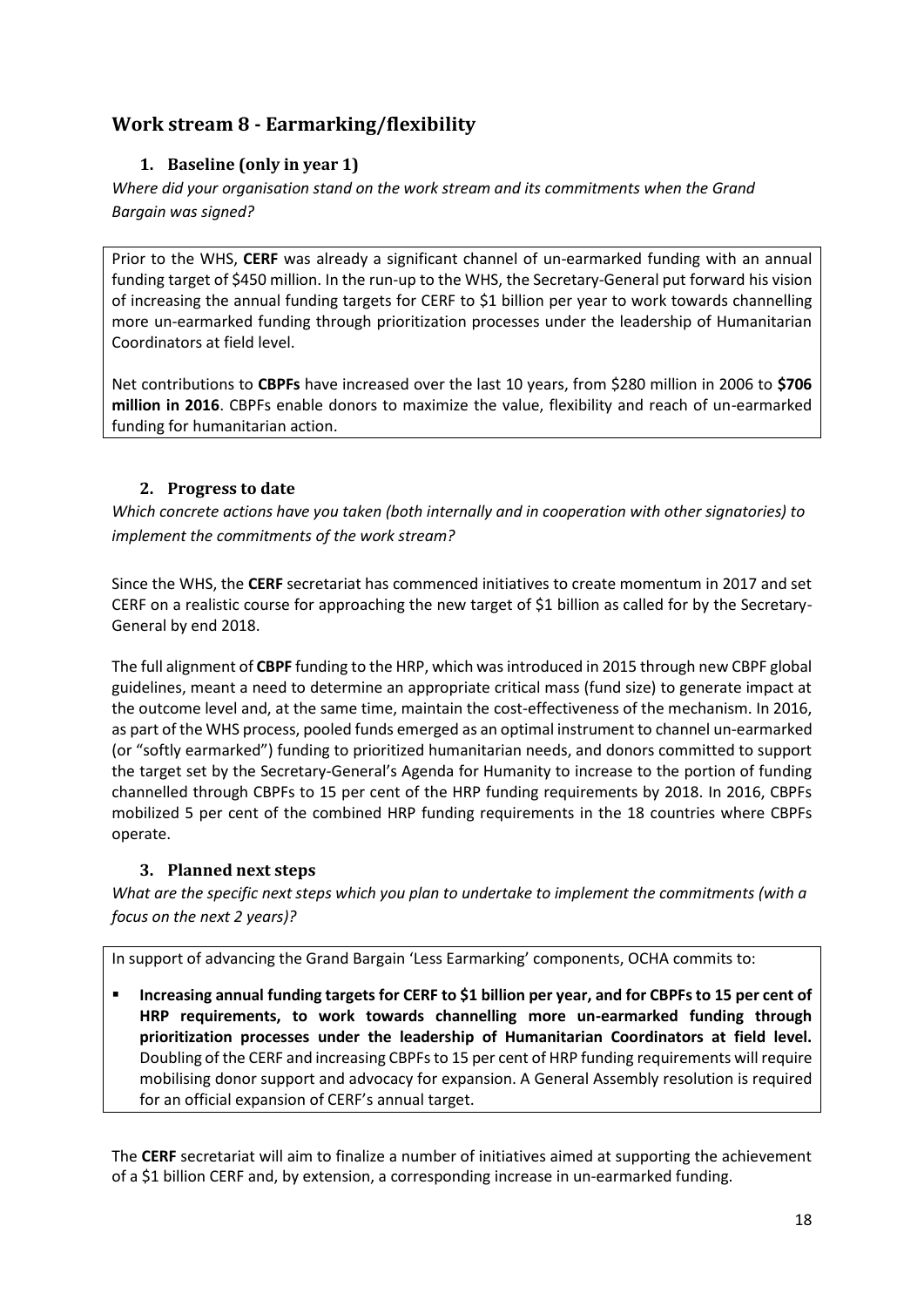These include, notably:

- Mobilising political leadership and commitment required to promote the ownership towards contributing towards a \$1 billion CERF.
- Ensuring strategic and prioritized long-term focused partnership building with Member States, UN agencies and other actors including private sector and innovative finance.
- Strengthening the strategic analysis of the global resource mobilisation landscape including donor priorities and decision-making processes.

While the net contribution amount of 2016 reached an all-time record high, and was a significant increase compared to 2015, at current levels, reaching the SG's target would translate into some \$1.9 billion per year. Given the ambition of almost tripling current funding levels to **CBPFs**, OCHA recognizes the need to scale up its corporate-level advocacy efforts to support resource mobilization for the Funds. As such, OCHA identified two key resource mobilization challenges for CBPFs that it aims to address with improved advocacy in 2017:

- Narrow donor base: CBPF Income is heavily dependent on contributions from a small group of UN Member States.
- Lack of visibility: The value and success of CBPFs is largely unrecognized beyond immediate CBPF stakeholders at the country level.

In 2017, OCHA will implement a two-track strategy to complement the resource mobilization advocacy efforts of OCHA Country Offices that manage individual CBPFs. The first track focuses on establishing a corporate-level foundation for communications and advocacy dedicated to CBPF resource mobilization which includes development of advocacy messages, narratives, products and delivery channels and ensuring the requisite resources, procedures, tools and systems are in place for successful fundraising advocacy.

# **4. Efficiency gains (optional for year 1)**

*Please indicate, qualitatively, efficiency gains associated with implementation of GB commitments and how they have benefitted your organisation and beneficiaries.*

#### **5. Good practices and lessons learned (optional for year 1)**

*Which concrete action(s) have had the most success (both internally and in cooperation with other signatories) to implement the commitments of the work stream? And why?*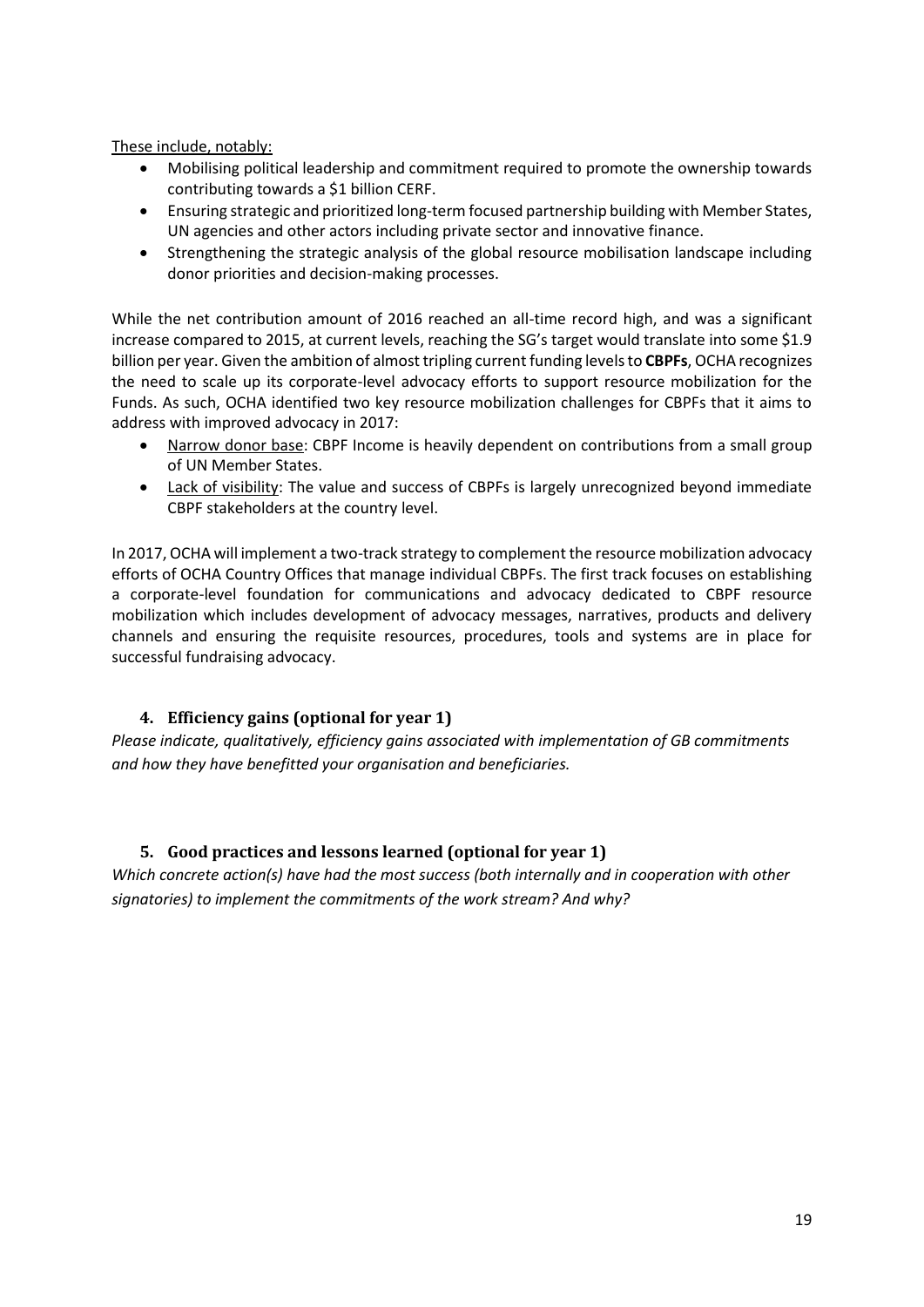# **Work stream 9 – Reporting requirements**

# • **Baseline (only in year 1)**

*Where did your organisation stand on the work stream and its commitments when the Grand Bargain was signed?*

Prior to the WHS, **CERF** already had a lean yet comprehensive reporting frameworks consisting of financial reports, a single end of project narrative report as well as an optional interim project report template.

Through the 2015 **CBPF** global guidelines, OCHA introduced a risk-based approach to the management of implementing partners of CBPF-funded projects, which adjusts reporting and monitoring requirements according to an assessment of risk in the operational environment (security/access, volume of funding, length of project, partner capacity).

#### **2. Progress to date**

*Which concrete actions have you taken (both internally and in cooperation with other signatories) to implement the commitments of the work stream?* 

Since the WHS, **CERF** has initiated efforts to minimize transaction costs related to reporting as much as possible while maintaining the necessary levels of accountability and quality of processes and operations. To this effect, CERF has convened an internal efficiency taskforce to review processes and procedures related to submissions and reporting to identify opportunities for reducing transaction costs and increase speed and efficiency.

In 2016, OCHA FCS, in consultation with donors and fund managers, developed a Common Performance Framework (CPF) for **CBPFs**. The CPF is a set of indicators to assess performance against the general objectives, principles, and management standards of CBPFs described in the global guidelines.

#### The practical benefits of a CPF include:

- Enhancing OCHA's corporate accountability in the management of CBPFs as instruments that optimize the ability of the humanitarian community at the country level to deliver principled and effective assistance;
- Enabling OCHA and donors to gauge the performance of individual Funds; to facilitate comparison between Funds and to allow the construction of a total picture of performance for all CBPFs (i.e. performance of the CBPF mechanism);
- Standardizing reporting and performance measurement to increase efficiency and reduce the need for individual logical frameworks and ad hoc country-level performance tools;
- Building on other management means of monitoring and supporting compliance with the CBPF Global Guidelines (e.g. compliance measurement), thereby 'closing the loop' in corporate policy (Policy Instruction), operational guidance (Operational Handbook) and performance measurement (CPF); and
- Providing a management tool to enable OCHA at the country level as well as globally to ensure systematic and continued evidence-based performance gains to ensure all Funds remain fit for context, fit for purpose, and fit for the future.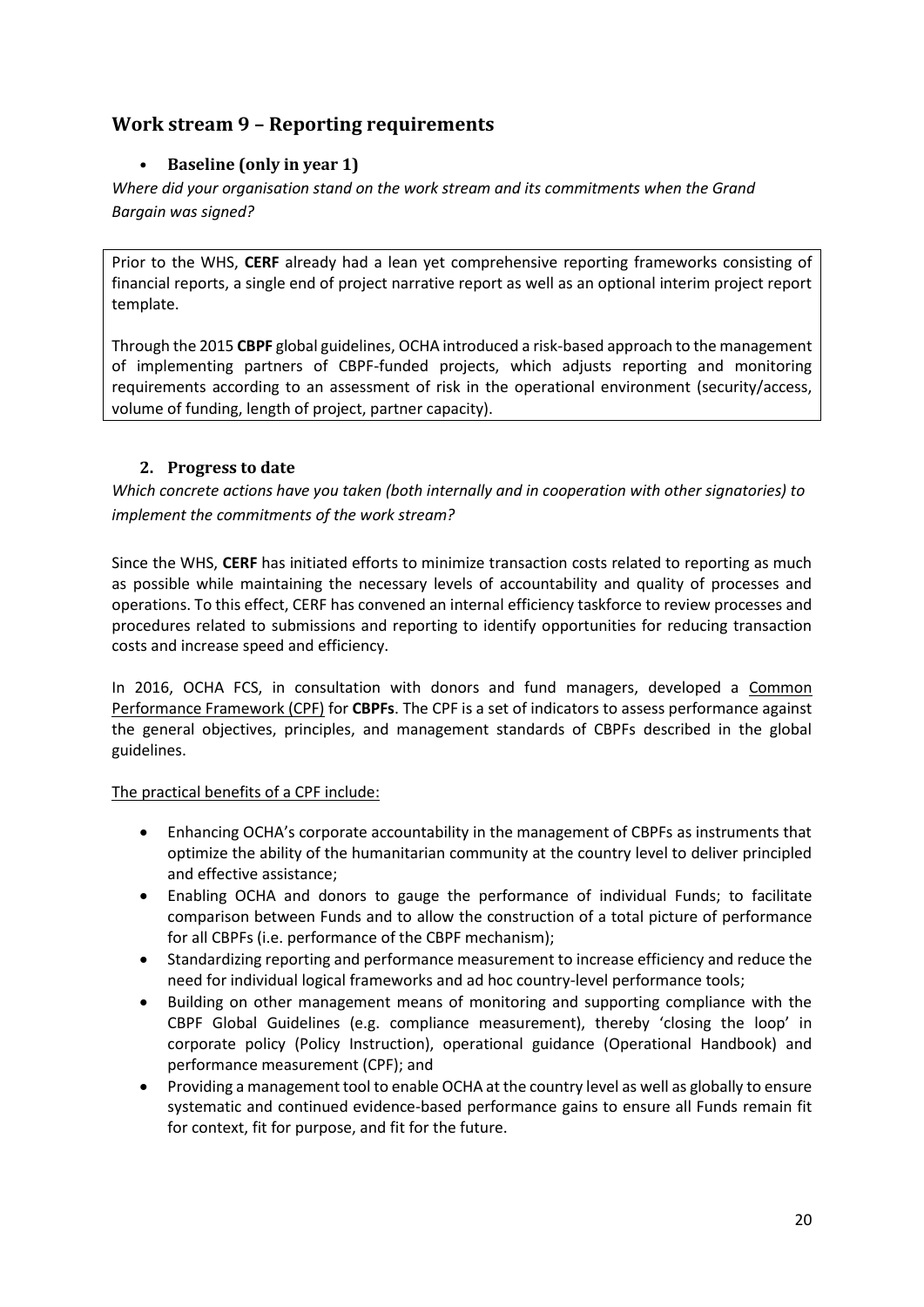# **3. Planned next steps**

*What are the specific next steps which you plan to undertake to implement the commitments (with a focus on the next 2 years)?*

**In 2016, in its capacity as a Pooled Fund manager (CERF and CBPFs), OCHA committed "to minimize transaction costs related to reporting as much as possible while maintaining the necessary levels of accountability and quality of processes and operations. To this effect OCHA will review processes and procedures related to submissions and reporting to identify opportunities for reducing transaction costs and increase speed and efficiency".** 

Over the next two years, CERF's efficiency taskforce will identify and implement concrete ways to make the CERF application, review and reporting processes more efficient. CERF will implement the recommendations of the CERF efficiency taskforce for more efficient CERF processes and procedures.

CERF will also continue to streamline processes to ensure that funds are allocated in the most quick, efficient way possible, while keeping them rigorous and ensuring accountability. Among other things, this will entail improving integrated information and knowledge management throughout the CERF programme cycle in support of informed strategy setting and grant decision making.

In 2017, OCHA will carry out a first review of the 2015 CBPF global guidelines, which opens up the possibility of revisiting reporting templates, requirements and modalities. OCHA FCS will coordinate internally with CERF, and externally with stakeholders and signatories involved in the work stream, to explore potential areas of further harmonization.

# **4. Efficiency gains (optional for year 1)**

*Please indicate, qualitatively, efficiency gains associated with implementation of GB commitments and how they have benefitted your organisation and beneficiaries*.

The rollout of the CPF for CBPFs will result in significant efficiency gains in terms of harmonized, performance-based reporting, lessening the burden on OCHA and donors, and providing enhanced data and evidence of the value CBPFs add to humanitarian response. As such, the CPF will also generate increased confidence among new and existing donors, in order to increase to 15 per cent the portion of funding channelled through CBPFs for the delivery of HRPs.

# **5. Good practices and lessons learned (optional for year 1)**

*Which concrete action(s) have had the most success (both internally and in cooperation with other signatories) to implement the commitments of the work stream? And why?*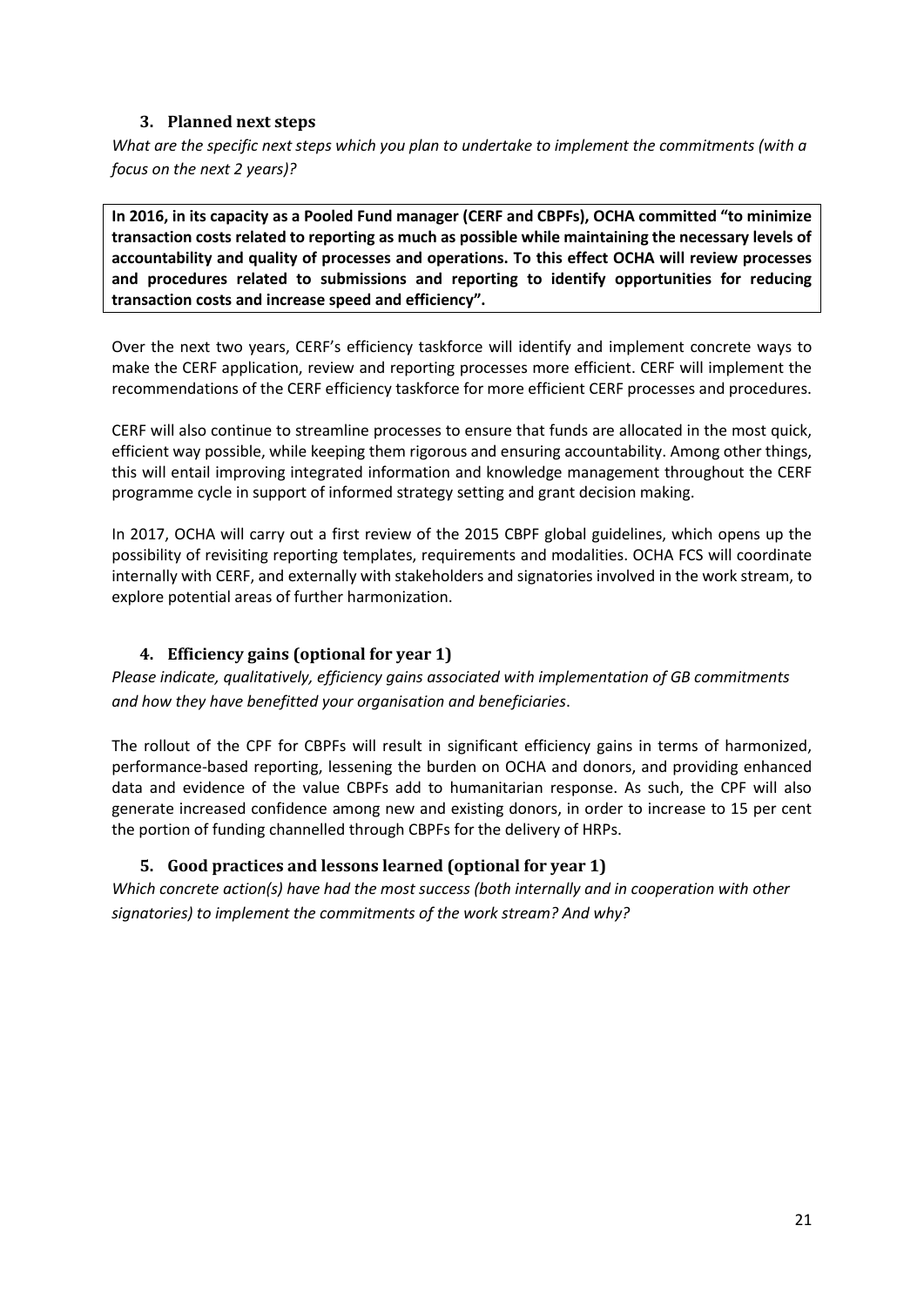# **Work stream 10 – Humanitarian – Development engagement**

# **1. Baseline (only in year 1)**

*Where did your organisation stand on the work stream and its commitments when the Grand Bargain was signed?*

Humanitarian, development, and peace actors often operate based on different goals, timeframes, disjointed data and analysis, and resources. This has resulted in divisions, inefficiencies and even contradictions that have hindered optimum results for the most vulnerable. In terms of needs assessments and analysis, efforts to engage with development actors have mostly taken place within Post-Disaster Needs Assessments and Post-Conflict Needs Assessments.

Improving people's lives and well-being requires the commitment and contribution of all partners, including humanitarian, development, peacekeeping, peacebuilding and political actors. It is critical to overcome the humanitarian-development divide and the existing silos and ensure that all actors contribute to collectively agreed outcomes in a sustainable way.

# **2. Progress to date**

*Which concrete actions have you taken (both internally and in cooperation with other signatories) to implement the commitments of the work stream?* 

OCHA contributed to strengthened linkages and synergies with development and peace actors and frameworks in a number of countries. Several countries, in particular those that embarked on a multiyear plan (MYP) as of 2017, have engaged development partners throughout the humanitarian planning process and initiated programmatic area-based or crisis-based approaches to strengthen complementarity and coherence of humanitarian, development and peace and stabilization support.

Since June 2016, OCHA is part of a group of agencies that have revised the Post-Conflict Needs Assessment Guidance into a Recovery and Peace Building Assessment (RPBA) guidance. Efforts have been made to highlight the importance of compiling and linking humanitarian needs assessment data and analysis with data and analysis done by development and peace building actors. OCHA has collaborated in the RPBA done in the Central African Republic in September 2016 and is engaged in the forthcoming RPBA in Cameroon to be undertaken early 2017. The results of these exercises inform discussions between government, humanitarian and development actors on subsequent response planning and financing.

OCHA strengthened inter-agency efforts to adopt a collective and coherent approach to the Humanitarian-Development Nexus (HDN), through the establishment of a Task Team (TT) on the Humanitarian-Development Nexus (HDN) under the IASC Secretariat. OCHA has actively engaged in the work of the TT, which aims to establish a common understanding of what is required to strengthen the humanitarian development nexus in protracted crises and to ensure that IASC has normative and operational frameworks relevant to protracted emergencies. OCHA also actively contributed to a roadmap and a plan of action, which were developed at a joint retreat of the IASC TT on HDN and the Working Group on Transition in October 2016.

Implementation of the strategy to take forward the New Way of Working: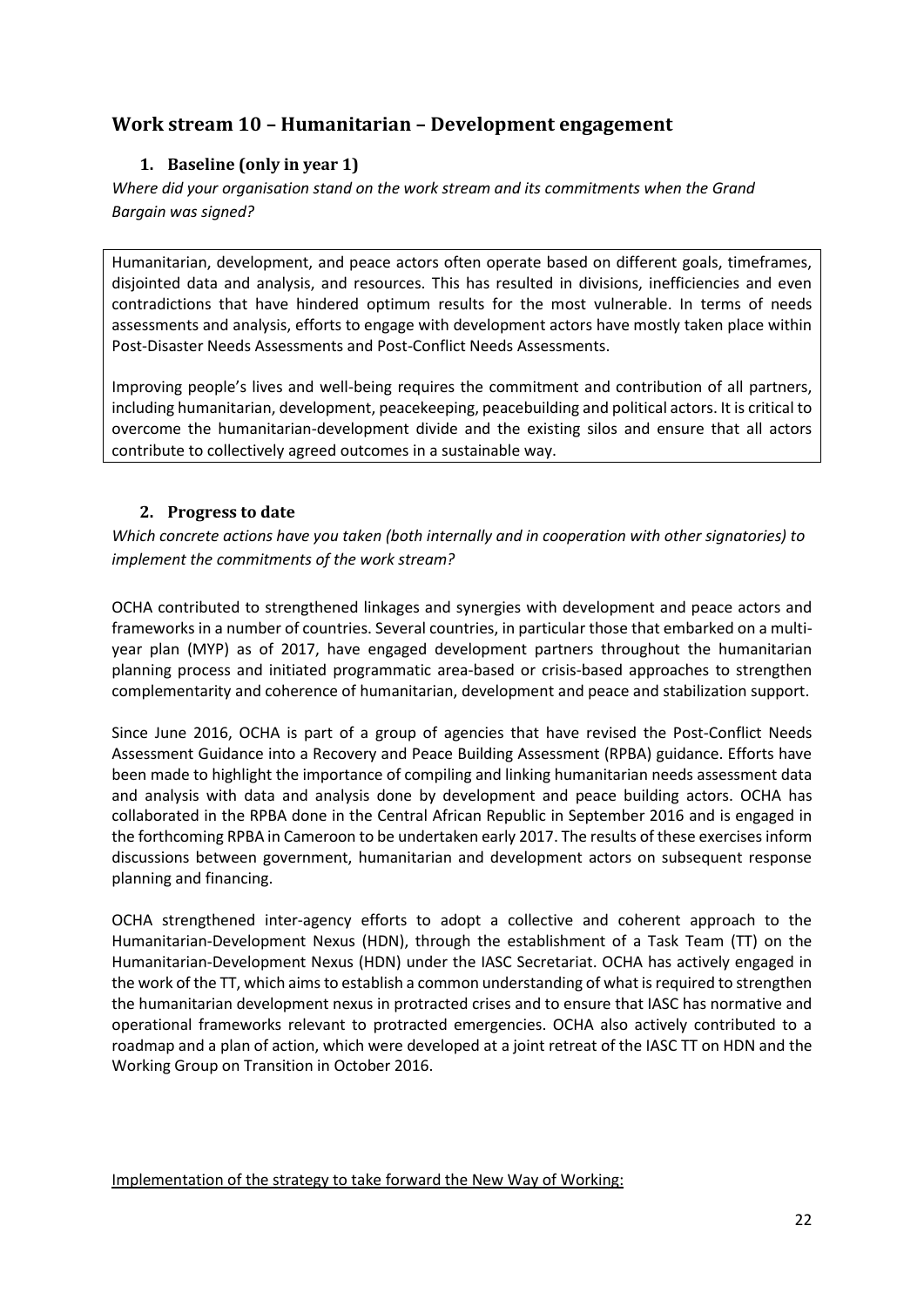**The purpose of the strategy is to take forward OCHA's commitments on the humanitariandevelopment nexus, as outlined in the Commitment to Action and the related commitments in the Grand Bargain, and to ensure consistency in approach and messaging across all of OCHA's work on this issue. OCHA's support will be articulated at the political, policy and operational levels.**

**OCHA prioritized a strengthened support to countries aiming at implementing the New Way of Working (NWOW) and its support to take forward the NWOW focused on four operational areas:** 

**1) Pooled and combined data, analysis and information,** 

**2) Better joined up planning and programming processes,** 

**3) Effective leadership and coordination for collective outcomes, and** 

**4) Financing modalities to support collective outcomes.** 

OCHA organized a policy workshop in January 2017 in Dakar to exchange ideas and good practices on issues defined under the NWOW; as well as to increase understanding of how regional, national and local responders are pursuing these shifts in an operational context and contribute to the system's wider strategy of translating these ideas into practice.

The workshop was successful in bringing together 70 participants including RC/HCs, UN agencies, international, regional and national NGOs, donors, and the African Development Bank and Islamic Development Bank, OECD, ECOWAS, the West and Central Africa Regional Steering Group for the WHS. It also contributed to identifying a number of specific opportunities, enablers, challenges and impediments to taking the New Way of Working forward.

OCHA also provided in-country and remote support to implement/operationalize the NWOW (e.g. CAR) to not only meet humanitarian needs but also reduce needs, risks and vulnerabilities.

OCHA further engaged with donors, including through the Global Humanitarian Donorship (GHD), as well as other partners (UN agencies, World Bank) to advocate for innovative ways to support humanitarian, development and peace work, and to overcome the siloed and binary logic that currently prevails. In terms of needs assessments and analysis, efforts to engage with development actors have mostly taken place within Post-Disaster Needs Assessments and Post-Conflict Needs Assessments.

Through its inter-governmental policy support, OCHA supported negotiations on the QCPR, which have operational implications for how the UN System as a whole will support the humanitarian – development nexus.

Engage the private sector holistically across disaster risk reduction, emergency preparedness, response and recovery in partnership with UNISDR, UNDP and other humanitarian partners through the Connecting Business initiative to build the resilience and response capacities of local and global businesses.

#### **3. Planned next steps**

*What are the specific next steps which you plan to undertake to implement the commitments (with a focus on the next 2 years)?*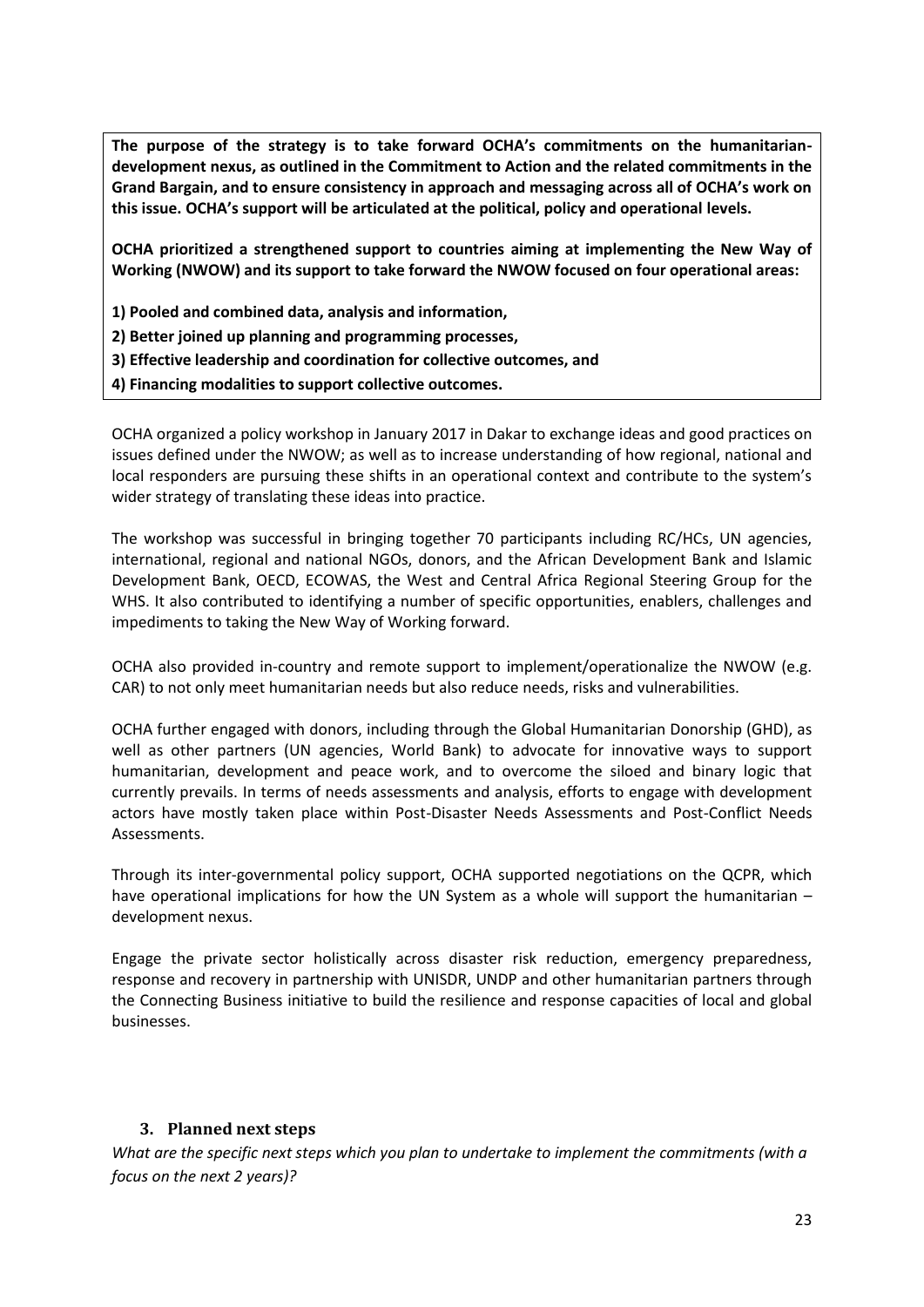OCHA will support country offices to further operationalize the NWOW towards a more joined-up approach across humanitarian, development and peace actors at country level, both through incountry remote support.

At the global level, OCHA will further engage in the IASC TT to advance results on the HDN, through the implementation of the roadmap and plan of action. This will include, among other outputs, defining a shared narrative that will guide collaboration both within the humanitarian communities of practice and between development and peace actors, ensure that policies, guidance, tools and protocols endorsed by IASC and used in protracted emergencies are applicable to such contexts; outlining a policy framework based on agreed principles for collective multi-year engagement in protracted crises settings between IASC and UNDG in line with the Commitment to Action; and developing a compendium of good and promising practices

OCHA will continue to participating in RPBA exercises and related initiatives, including capacity building and support to Country Offices to facilitate joint analyses. It will also engage with other agencies and actors at global and national levels on operationalisation of the 'collective outcomes' and monitoring of their achievements.

Strengthen engagement with the donor humanitarian and development community, including the Good Humanitarian Donorship (GHD) to advocate for their support to strengthen the nexus.

In order to advance policy and operational aspects of the New Way of Working, OCHA will co-sponsor together with UNDP and the World Bank a high-level workshop hosted by the Government of Denmark on 13-14 March 2017 that will examine four context-specific cases of implementing the New Way of Working and identify common barriers and enablers, including a dedicated discussion on financing. Additional high-level engagements are planned such as a workshop in Istanbul with the Government of Turkey in the spring of 2017 and discussions with the World Bank at the 2017 Spring Meeting, as well as side events at the ECOSOC Humanitarian Affairs Segment in June 2017.

Women and girls will be at the heart of the transition from crisis to stability at the family, community and national levels. Investments in women's empowerment will be promoted, to develop their skills and employment opportunities that will be critical to support durable sources of income and livelihoods. Gender equality and women's empowerment has the potential to bind efforts at all points on the humanitarian-development nexus.

At the field level, ensuring adequate collective context analysis, particularly related to vulnerability, risks, and needs as the basis for agreeing on collective outcomes that can be pursued across humanitarian, development, peacebuilding and political frameworks.

OCHA will continue to participate in RPBA exercises and related initiatives, including capacity building and support to Country Offices to facilitate joint analyses. It will also engage with other agencies and actors at global and national levels on operationalisation of the 'collective outcomes' and monitoring of their achievements.

#### **4. Efficiency gains (optional for year 1)**

*Please indicate, qualitatively, efficiency gains associated with implementation of GB commitments and how they have benefitted your organisation and beneficiaries.*